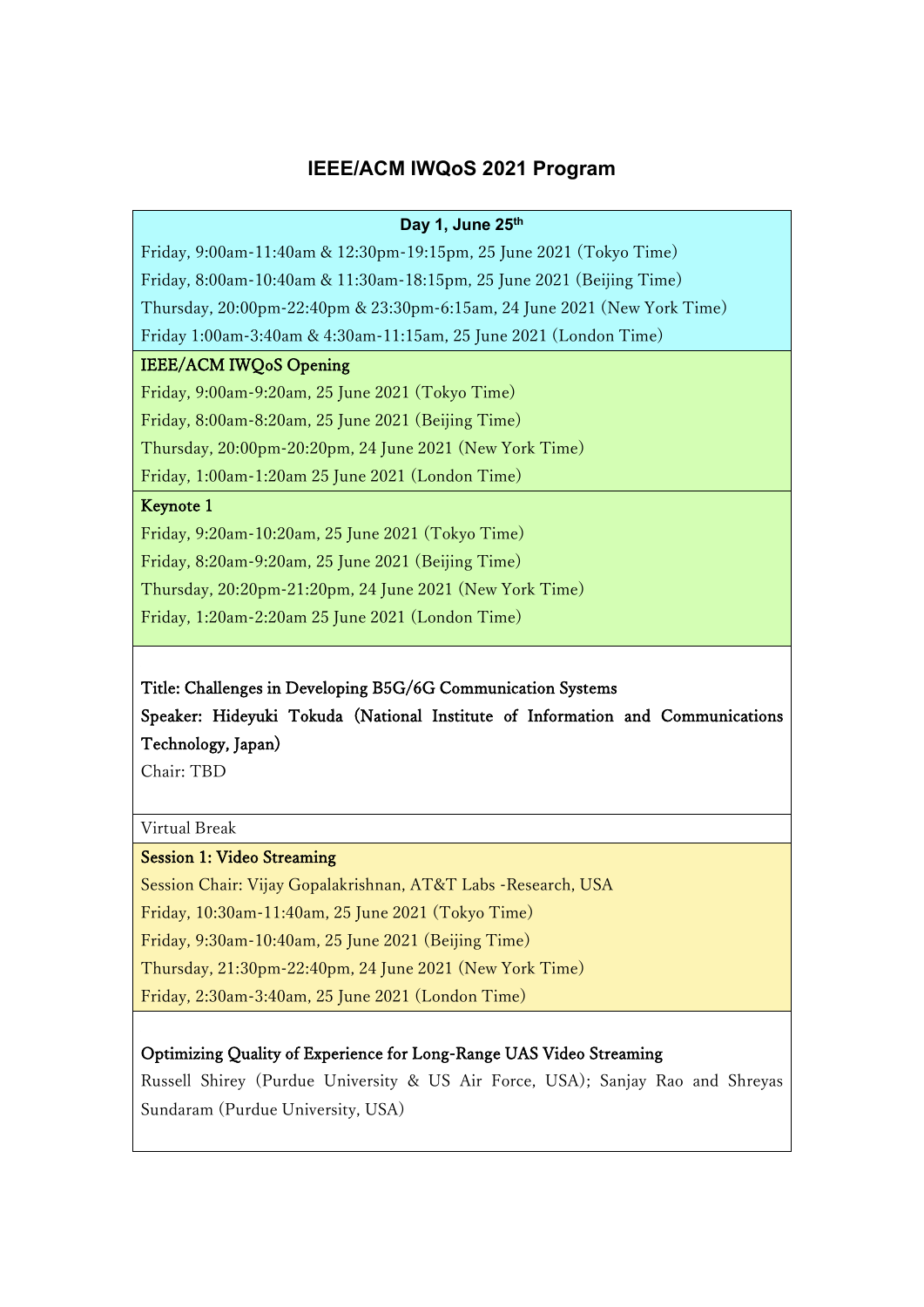### QoS-Aware Network Energy Optimization for Danmu Video Streaming in WiFi Networks

Nan Jiang and Mehmet Can Vuran (University of Nebraska-Lincoln, USA); Sheng Wei (Rutgers University, USA); Lisong Xu (University of Nebraska-Lincoln, USA)

### Understanding and Improving User Engagement in Adaptive Video Streaming

Chunyu Qiao and Jiliang Wang (Tsinghua University, China); Yanan Wang (IQIYI Science & Technology Co., Ltd., China); Yunhao Liu (Tsinghua University & The Hong Kong University of Science and Technology, China); Hu Tuo (IQIYI Science & Technology Co., Ltd., China)

### Soudain: Online Adaptive Profile Configuration for Real-time Video Analytics

Kun Wu and Yibo Jin (Nanjing University, China); Weiwei Miao (Communication Bureau, State Grid Jiangsu Electric Power Company, China); Zeng Zeng (State Grid Jiangsu Electric Power CO., LTD., China); Zhuzhong Qian, Jingmian Wang, Mingxian Zhou and Tuo Cao (Nanjing University, China)

### Best Paper and IWQoS 2022

Session Chair: Yan Zhang, University of Oslo, Norway Friday, 11:40am-12:00pm, 25 June 2021 (Tokyo Time) Friday, 10:40am-11:00am, 25 June 2021 (Beijing Time) Thursday, 22:40pm-23:00pm, 24 June 2021 (New York Time) Friday, 3:40am-4:00am, 25 June 2021 (London Time)

Virtual Lunch Break

### Session 2: Transport & Security

Session Chair: Danda Rawat, Howard University, USA Friday, 12:30pm-13:40pm, 25 June 2021 (Tokyo Time) Friday, 11:30am-12:40am, 25 June 2021 (Beijing Time) Thursday, 23:30pm-0:40am, 24 June 2021 (New York Time) Friday, 4:30am-5:40am, 25 June 2021 (London Time)

### ASAP: Anti-Spoofing Aphorism using Path-analysis

Eric Muhati and Danda B. Rawat (Howard University, USA)

# Lightning: A Practical Building Block for RDMA Transport Control

Qingkai Meng and Fengyuan Ren (Tsinghua University, China)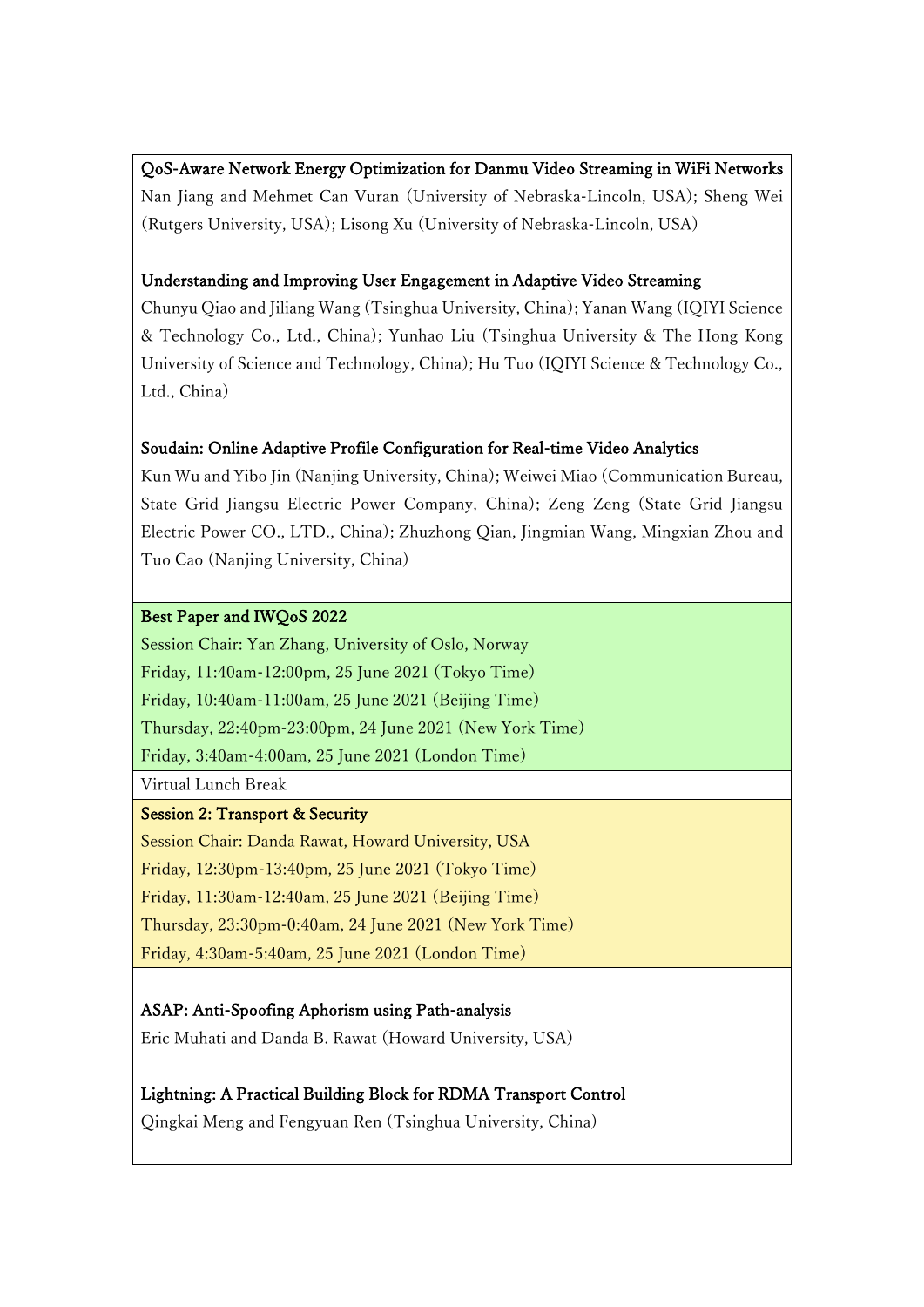## Helm: Credit-based Data Center Congestion Control to Achieve Near Global-Optimal **SRTF**

Jiao Zhang and Jiaming Shi (Beijing University of Posts and Telecommunications, China); Yuxuan Gao (BUPT, China); Yunjie Liu (Beijing University of Posts and Telecommunications, China)

### MASK: Practical Source and Path Verification based on Multi-AS-Key

Songtao Fu, Ke Xu and Qi Li (Tsinghua University, China); Xiaoliang Wang (Capital Normal University, China); Su Yao, Guo Yangfei and Xinle Du (Tsinghua University, China)

Virtual Break

### Session 3: Federated Learning

Session Chair: Baochun Li, University of Toronto, Canada Friday, 13:50pm-15:00pm, 25 June 2021 (Tokyo Time) Friday, 12:50pm-14:00pm, 25 June 2021 (Beijing Time) Friday, 0:50am-2:00am, 25 June 2021 (New York Time) Friday, 5:50am-7:00am, 25 June 2021 (London Time)

FedEraser: Enabling Efficient Client-Level Data Removal from Federated Learning Models Gaoyang Liu and Xiaoqiang Ma (Huazhong University of Science and Technology, China); Yang Yang (Hubei University, China); Chen Wang (Huazhong University of Science and Technology, China); Jiangchuan Liu (Simon Fraser University, Canada)

### BatFL: Backdoor Detection on Federated Learning in e-Health

Binhan Xi, Shaofeng Li, Jiachun Li and Hui Liu (Shanghai Jiao Tong University, China); Hong Liu (East China Normal University, China); Haojin Zhu (Shanghai Jiao Tong University, China)

### Optimizing Federated Learning on Device Heterogeneity with A Sampling Strategy

Xiaohui Xu, Sijing Duan, Jinrui Zhang, Yunzhen Luo and Deyu Zhang (Central South University, China)

# Glint: Decentralized Federated Graph Learning with Traffic Throttling and Flow Scheduling

Tao Liu and Peng Li (The University of Aizu, Japan); Yu Gu (Hefei University of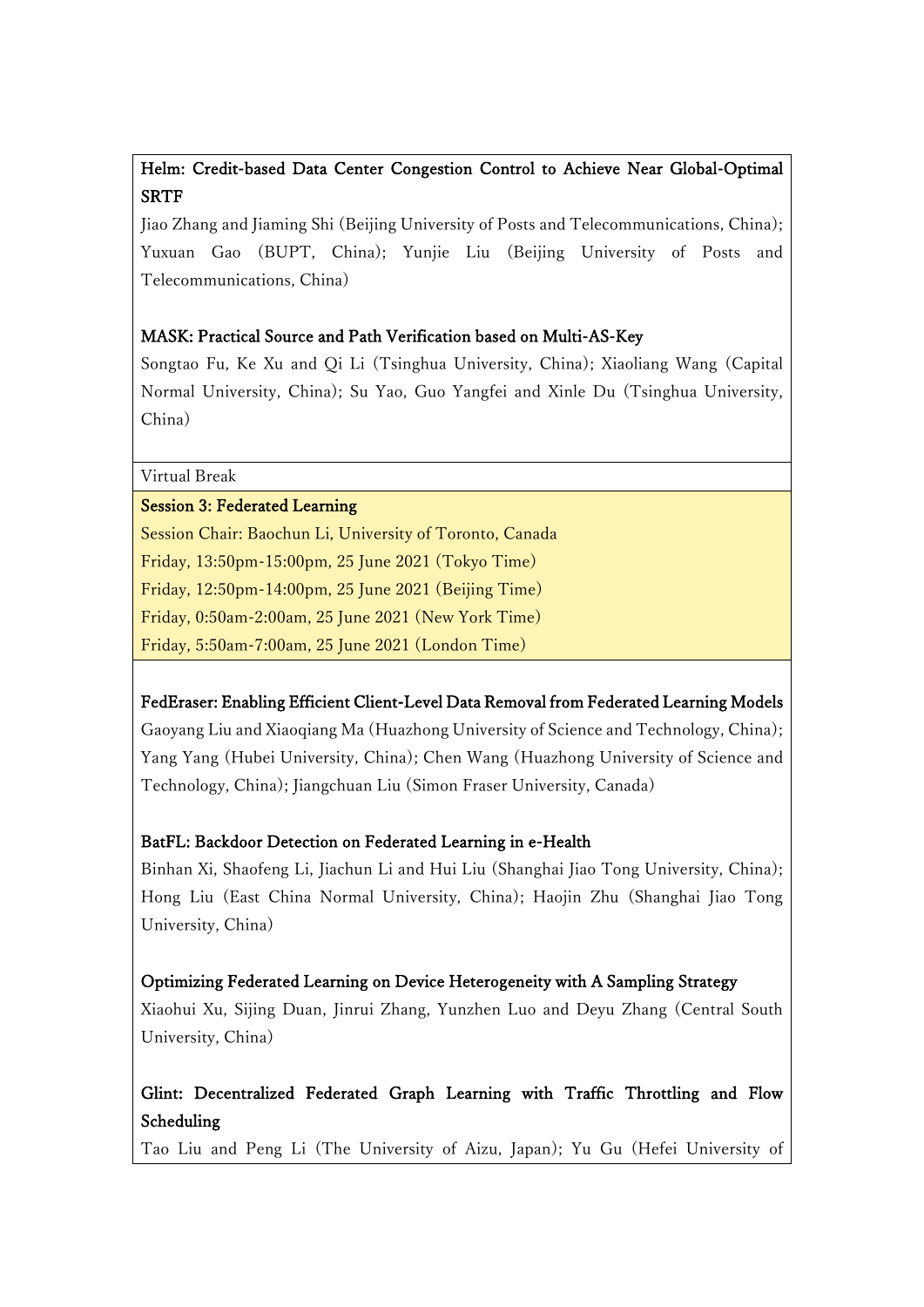Technology, China)

Virtual Break

Session 4: NFV

Session Chair: Zehua Guo, Beijing Institute of Technology, China Friday, 15:10pm-16:20pm, 25 June 2021 (Tokyo Time) Friday, 14:10pm-15:20pm, 25 June 2021 (Beijing Time) Friday, 2:10am-3:20am, 25 June 2021 (New York Time) Friday, 7:10am-8:20am, 25 June 2021 (London Time)

# Gost: Enabling Efficient Spatio-Temporal GPU Sharing for Network Function Virtualization

Andong Zhu and Deze Zeng (China University of Geosciences, China); Lin Gu (Huazhong University of Science and Technology, China); Peng Li (The University of Aizu, Japan); Quan Chen (Shanghai Jiao Tong University, China)

### A-DDPG: Attention Mechanism-based Deep Reinforcement Learning for NFV

Nan He, Song Yang and Fan Li (Beijing Institute of Technology, China); Stojan Trajanovski (Microsoft, United Kingdom (Great Britain)); Fernando A. Kuipers (Delft University of Technology, The Netherlands); Xiaoming Fu (University of Goettingen, Germany)

### Towards Chain-Aware Scaling Detection in NFV with Reinforcement Learning

Lin He, Lishan Li and Ying Liu (Tsinghua University, China)

### LightNF: Simplifying Network Function Offloading in Programmable Networks

Xiang Chen (Peking University, Pengcheng Lab, and Fuzhou University, China); Qun Huang (Peking University, China); Wang Peiqiao (Fuzhou China, China); Zili Meng (Tsinghua University, China); Hongyan Liu (Zhejiang University, China); Yuxin Chen (University of Science and Technology of China, China); Dong Zhang (Fuzhou University, China); Haifeng Zhou (Zhejiang University, China); Boyang Zhou (Zhejiang Lab, China); Chunming Wu (College of Computer Science, Zhejiang University, China)

Virtual Break

### Session 5: Blockchain & Security

Session Chair: Jinsong Han, Zhejiang University, China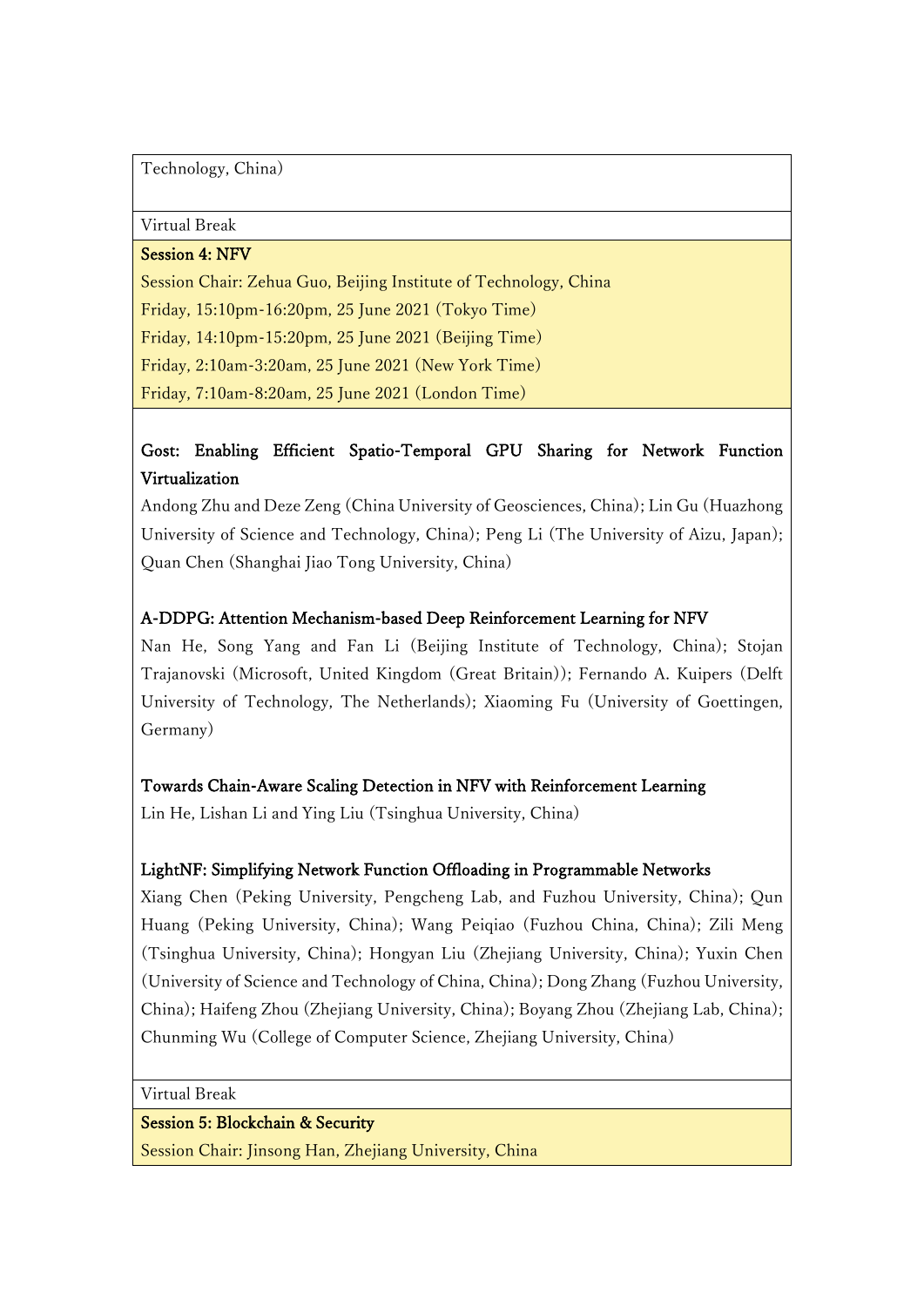Friday, 16:30pm-17:40pm, 25 June 2021 (Tokyo Time) Friday, 15:30pm-16:40pm, 25 June 2021 (Beijing Time) Friday, 3:30am-4:40am, 25 June 2021 (New York Time) Friday, 8:30am-9:40am, 25 June 2021 (London Time)

### Secure and Scalable QoS for Critical Applications

Marc Wyss, Giacomo Giuliari and Markus Legner (ETH Zürich, Switzerland); Adrian Perrig (ETH Zurich Switzerland & Carnegie Mellon University, USA)

# A Novel Proof-of-Reputation Consensus for Storage Allocation in Edge Blockchain Systems

Jiarui Zhang, Yaodong Huang, Fan Ye and Yuanyuan Yang (Stony Brook University, USA)

### Accelerating Transactions Relay in Blockchain Networks via Reputation

Mengqian Zhang (Shanghai Jiao Tong University, China); Yukun Cheng (Suzhou University of Science and Technology, China); Xiaotie Deng (Peking University, China); Bo Wang and Jan Xie (Cryptape Technology Co., Ltd., China); Yuanyuan Yang and Jiarui Zhang (Stony Brook University, USA)

# Protecting Your Offloading Preference: Privacy-aware Online Computation Offloading in Mobile Blockchain

Dawei Wei, Ning Xi, Jianfeng Ma and Jiayi Li (Xidian University, China)

Virtual Break

### Short Paper Session 1: Videos, Memory, and Data Center

Session Chair: Anna Lina Ruscelli, Scuola Superiore Sant'Anna, Italy

Friday, 17:50pm-19:15pm, 25 June 2021 (Tokyo Time)

Friday, 16:50pm-18:15pm, 25 June 2021 (Beijing Time)

Friday, 4:50am-6:15am, 25 June 2021 (New York Time)

Friday, 9:50am-11:15am, 25 June 2021 (London Time)

### ReCLive: Real-Time Classification and QoE Inference of Live Video Streaming Services

Sharat Chandra Madanapalli (University of New South Wales, Australia); Alex Mathai (BITS Pilani, India); Hassan Habibi Gharakheili (University of New South Wales, Sydney, Australia); Vijay Sivaraman (University of New South Wales, Australia)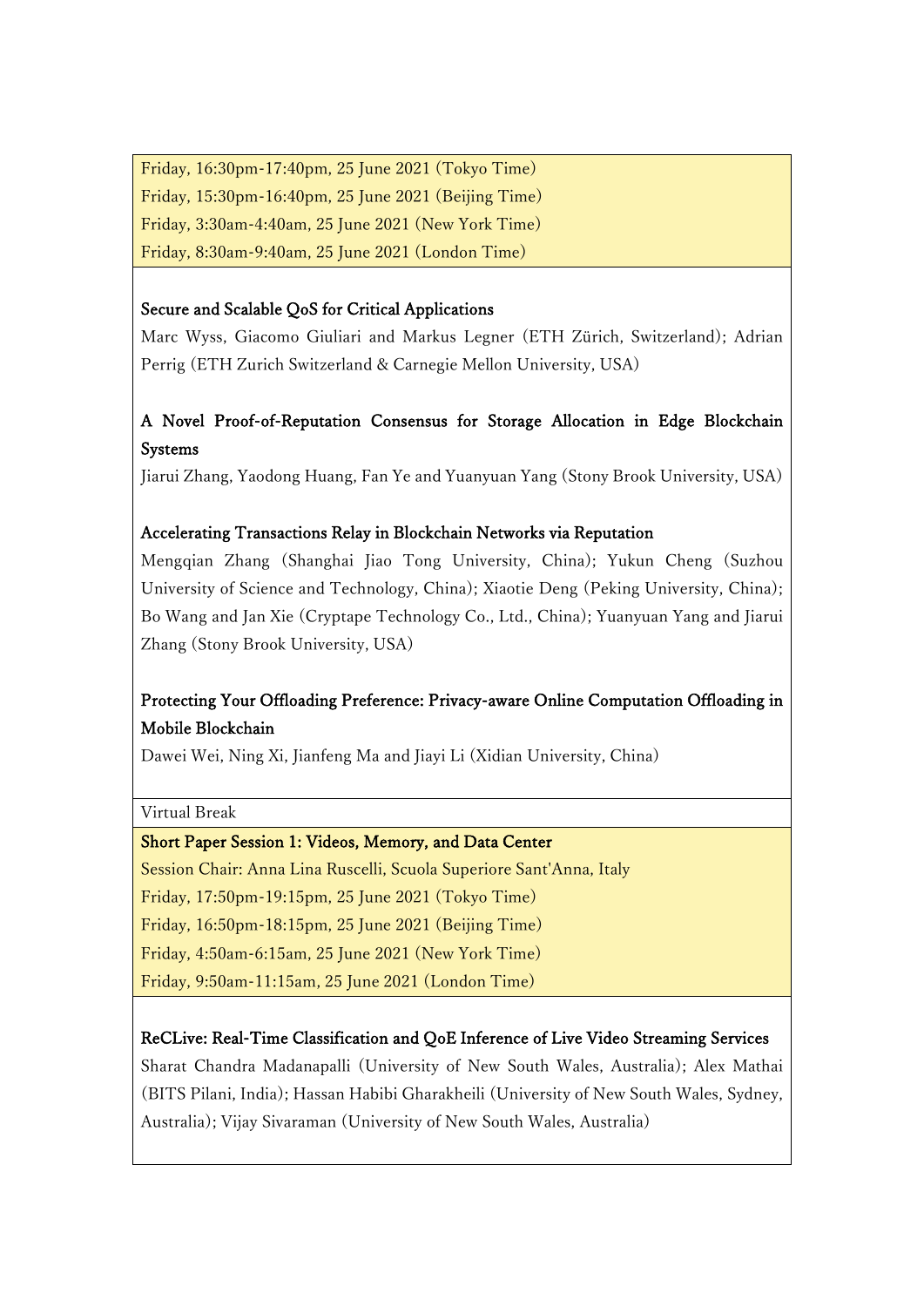# Multivariate Time Series Forecasting exploiting Tensor Projection Embedding and Gated Memory Network

Zhenxiong Yan and Kun Xie (Hunan University, China); Xin Wang (Stony Brook University, USA); Dafang Zhang (Hunan University, China); Gaogang Xie (CNIC Chinese Academy of Sciences & University of Chinese Academy of Sciences, China); Kenli Li (Hunan University, China); Jigang Wen (Chinese Academy of Science & Institute of Computing Technology, China)

Smartbuf: An Agile Memory Management for Shared-Memory Switches in Datacenters Hamed Rezaei, Hamidreza Almasi and Balajee Vamanan (University of Illinois at Chicago, USA)

### Workload Migration across Distributed Data Centers under Electrical Load Shedding

Linfeng Shen (Simon Fraser University, Canada); Fangxin Wang (The Chinese University of Hong Kong, Shenzhen, China); Feng Wang (University of Mississippi, USA); Jiangchuan Liu (Simon Fraser University, Canada)

# A Crowd-driven Dynamic Neural Architecture Searching Approach to Quality-aware Streaming Disaster Damage Assessment

Yang Zhang, Ruohan Zong, Ziyi Kou, Lanyu Shang and Dong Wang (University of Notre Dame, USA)

### Multipath-aware TCP for Data Center Traffic Load-balancing

Yu Xia (Sichuan Normal University, China); Jinsong Wu (Universidad de Chile, Chile); Jingwen Xia (University of Electronic Science and Technology of China, China); Ting Wang (East China Normal University & Shanghai Key Laboratory of Trustworthy Computing, China); Sun Mao (Sichuan Normal University, China)

## **Day 2, June 26th**

Saturday, 9:00am-12:10pm & 12:30pm-19:05pm, 26 June 2021 (Tokyo Time) Saturday, 8:00am-11:10am & 11:30pm-18:05pm, 26 June 2021 (Beijing Time) Friday, 20:00pm-23:10pm & 23:30pm-6:05am, 25 June 2021 (New York Time) Saturday, 1:00am-4:10am & 4:30am-11:05am, 26 June 2021 (London Time)

### Keynote 2

Saturday, 9:00am-10:00am, 26 June 2021 (Tokyo Time) Saturday, 8:00am-9:00am, 26 June 2021 (Beijing Time)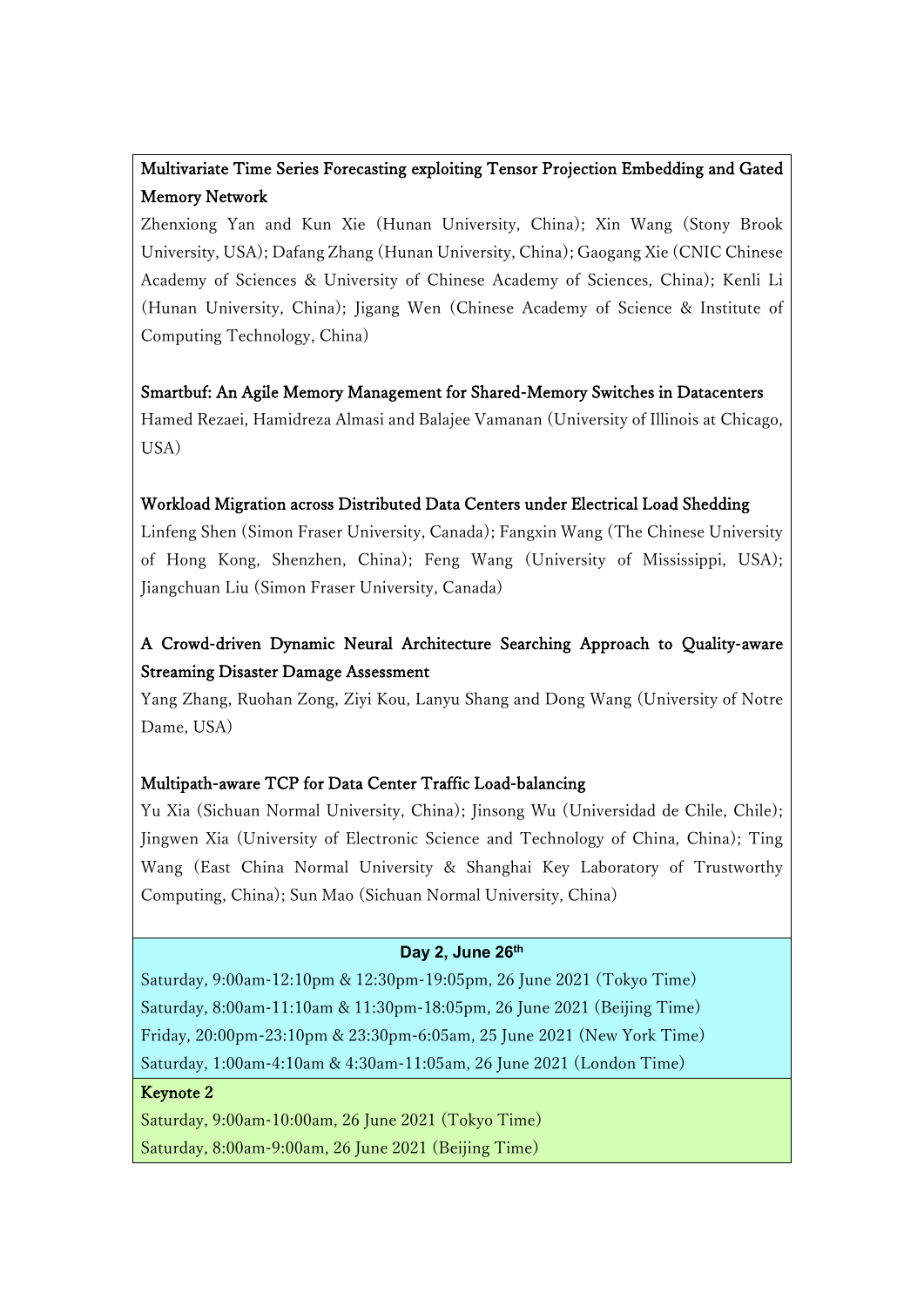Friday, 20:00pm-21:00pm, 25 June 2021 (New York Time) Saturday, 1:00am-2:00am, 26 June 2021 (London Time)

# Title: Enhancing Scalability and Liquidation in QoS Lightning Networks Speaker: Jie Wu(Temple Univsitery, USA)

Chair: TBD

### Session 6: Cloud & Storage

Session Chair: Claudio Righetti, Telecom Argentina, Argentina Saturday, 10:10am-11:20am, 26 June 2021 (Tokyo Time) Saturday, 9:10am-10:20am, 26 June 2021 (Beijing Time) Friday, 21:10pm-22:20pm, 25 June 2021 (New York Time) Saturday, 2:10am-3:20am, 26 June 2021 (London Time)

# Towards Private Similarity Query based Healthcare Monitoring over Digital Twin Cloud Platform

Yandong Zheng, Rongxing Lu, Yunguo Guan and Songnian Zhang (University of New Brunswick, Canada); Jun Shao (Zhejiang Gongshang University, China)

# Secure Outsourced Top-\$k\$ Selection Queries against Untrusted Cloud Service Providers Xixun Yu (Xidian University, China & University of Delaware, USA); Yidan Hu and Rui Zhang (University of Delaware, USA); Zheng Yan (Xidian University & Aalto University, China); Yanchao Zhang (Arizona State University, USA)

# EC-Scheduler: A Load-Balanced Scheduler to Accelerate the Straggler Recovery for Erasure Coded Storage Systems

Xinzhe Cao, Gen Yang, Yunfei Gu and Chentao Wu (Shanghai Jiao Tong University, China); Jie Li (Shanghai Jiaotong University, China); Guangtao Xue and Minyi Guo (Shanghai Jiao Tong University, China); Yuanyuan Dong and Yafei Zhao (Alibaba Group, China)

# A Proactive Failure Tolerant Mechanism for SSDs Storage Systems based on Unsupervised Learning

Hao Zhou, Zhiheng Niu, Gang Wang and Xiaoguang Liu (Nankai University, China); Dongshi Liu, Bingnan Kang, Hu Zheng and Yong Zhang (Huawei, China)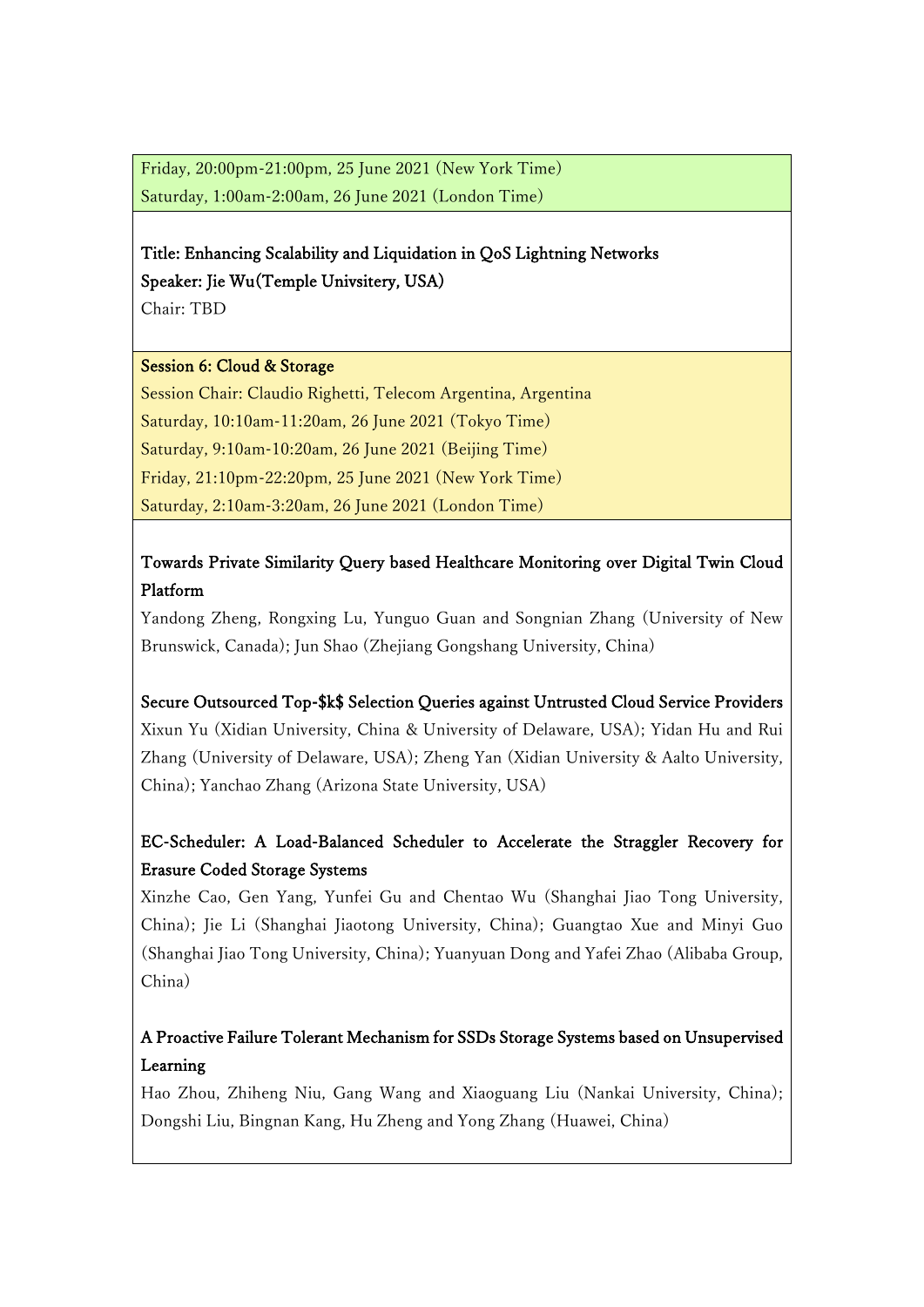#### Poster Session

Session Chair: Yuki Koizumi, Osaka University, Japan Saturday, 11:30am-12:10pm, 26 June 2021 (Tokyo Time) Saturday, 10:30am-11:10am, 26 June 2021 (Beijing Time) Friday, 22:30pm-23:10pm, 25 June 2021 (New York Time) Saturday, 3:30am-4:10am, 26 June 2021 (London Time)

#### MoDEMS: Optimizing Edge Computing Migrations for User Mobility

Taejin Kim (Carnegie Mellon University, USA); Siqi Chen (University of Colorado Boulder, USA); Youngbin Im (Ulsan National Institute of Science and Technology, Korea (South)); Xiaoxi Zhang (Sun Yat-sen University, China); Sangtae Ha (University of Colorado Boulder, USA); Carlee Joe-Wong (Carnegie Mellon University, USA)

#### High-QoE DASH live streaming using reinforcement learning

Bo Wei (Waseda University, Japan); Hang Song (The University of Tokyo, Japan); Jiro Katto (Waseda University, Japan)

# Joint Optimization of Multi-user Computing Offloading and Service Caching in Mobile Edge Computing

Zhang Zhenyu and Huan Zhou (China Three Gorges University, China); Dawei Li (Montclair State University, USA)

### Adaptive Search Area Configuration for Location-based P2P Networks

Hiroki Hanawa, Takumi Miyoshi, Taku Yamazaki and Thomas Silverston (Shibaura Institute of Technology, Japan)

Virtual Lunch Break

#### Keynote 3

Saturday, 12:30pm-13:30pm, 26 June 2021 (Tokyo Time) Saturday, 11:30am-12:30pm, 26 June 2021 (Beijing Time) Friday, 23:30pm-0:30am, 25 June 2021 (New York Time) Saturday, 4:30am-5:30am, 26 June 2021 (London Time)

Title: Edge Computing Meets Mission-critical Industrial Applications Speaker: Albert Y. Zomaya(University of Sydney, Australia) Chair: TBD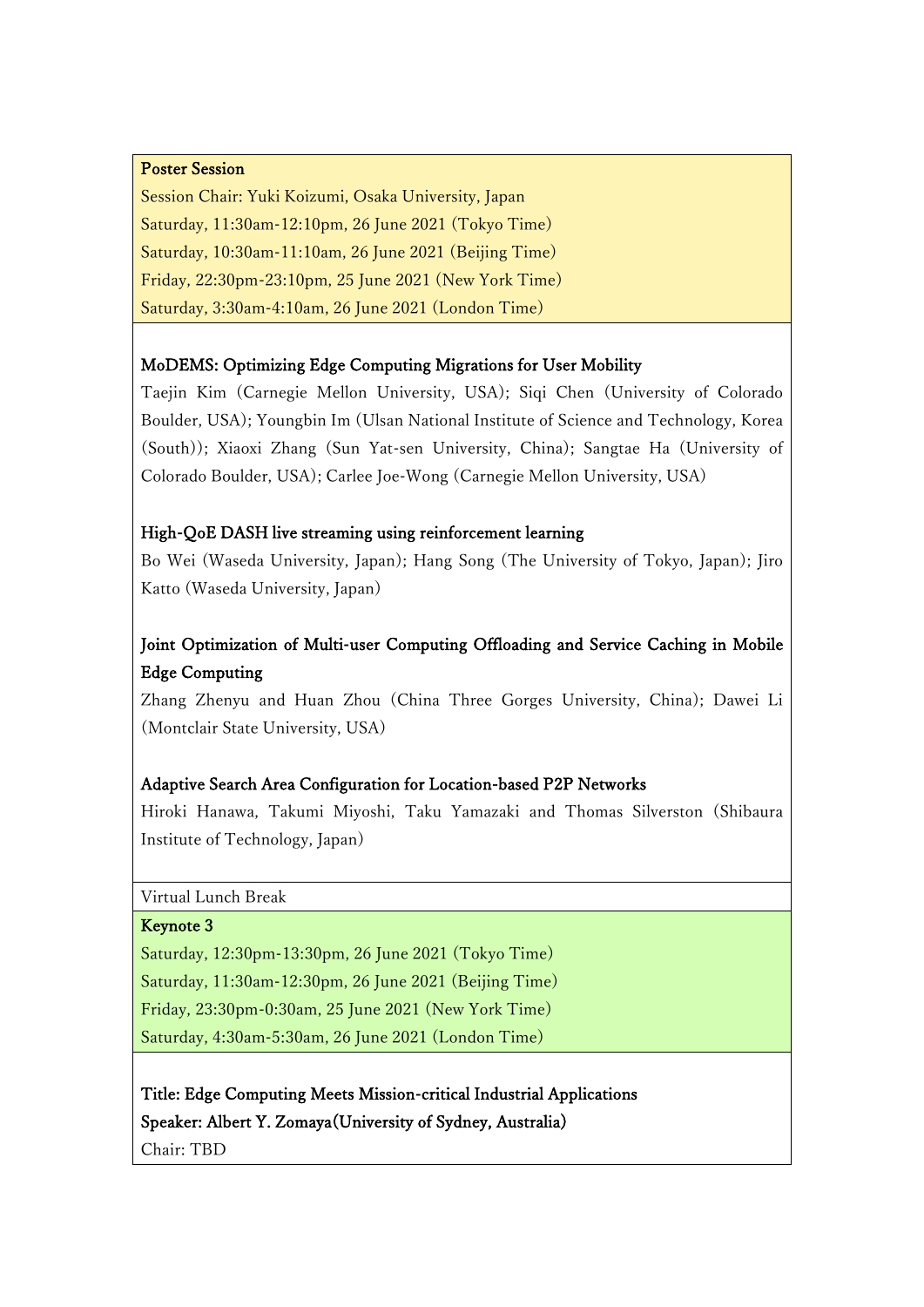Virtual Break

#### Session 7: System & Memory

Session Chair: Jun Li, City University of New York, USA Saturday, 13:40pm-14:50pm, 26 June 2021 (Tokyo Time) Saturday, 12:40pm-13:50pm, 26 June 2021 (Beijing Time) Saturday, 0:40am-1:50am, 26 June 2021 (New York Time) Saturday, 5:40am-6:50am, 26 June 2021 (London Time)

Supporting Flow-Cardinality Queries with O(1) Time Complexity in High-speed Networks Qingjun Xiao (SouthEast University of China, China); Xiongqin Hu (Southeast University, China); Shigang Chen (University of Florida, USA)

### Practical Root Cause Localization for Microservice Systems via Trace Analysis

Zeyan Li (Tsinghua University, China); Junjie Chen (Tianjin University, China); Rui Jiao and Nengwen Zhao (Tsinghua University, China); Zhijun Wang, Shuwei Zhang, Yanjun Wu, Long Jiang and Leiqin Yan (China Minsheng Bank, China); Zikai Wang (Bizseer, China); Zhekang Chen (BizSeer, China); Wenchi Zhang (Bizseer Technology Co., Ltd., China); Xiaohui Nie (Tsinghua University, China); Kaixin Sui (Bizseer Technology Co., Ltd., China); Dan Pei (Tsinghua University, China)

# Load Balancing in Heterogeneous Server Clusters: Insights From a Product-Form Queueing Model

Mark van der Boor and Céline Comte (Eindhoven University of Technology, The Netherlands)

### AIR: An AI-based TCAM Entry Replacement Scheme for Routers

Yuchao Zhang and Peizhuang Cong (Beijing University of Posts and Telecommunications, China); Bin Liu (Tsinghua University, China); Wendong Wang (Beijing University of Posts and Telecommunications, China); Ke Xu (Tsinghua University, China)

Virtual Break

### Session 8: Traffic Analytics and Engineering

Session Chair: Kui Wu, University of Victoria, Canada Saturday, 15:00pm-16:10pm, 26 June 2021 (Tokyo Time) Saturday, 14:00pm-15:10pm, 26 June 2021 (Beijing Time)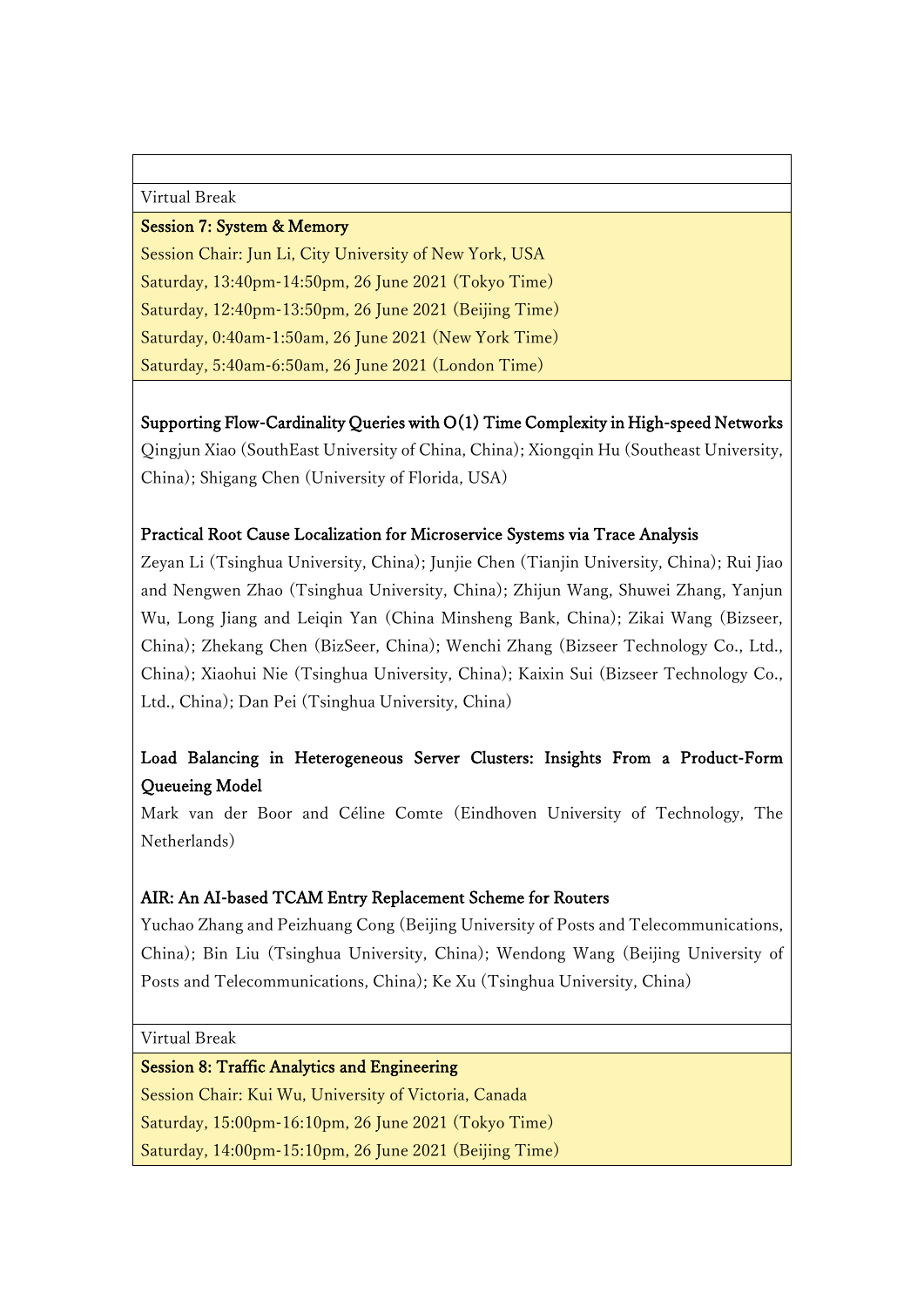Saturday, 2:00am-3:10am, 26 June 2021 (New York Time) Saturday, 7:00am-8:10am, 26 June 2021 (London Time)

### Byte-Label Joint Attention Learning for Packet-grained Network Traffic Classification

Kelong Mao (Tsinghua University, China); Xi Xiao (Graduate School at Shenzhen, Tsinghua University, China); Guangwu Hu (Shenzhen Institute of Information Technology, China); Xiapu Luo (The Hong Kong Polytechnic University, Hong Kong); Bin Zhang (Peng Cheng Laboratory, China); Shutao Xia (Tsinghua University, China)

# DarkTE: Towards Dark Traffic Engineering in Data Center Networks with Ensemble Learning

Renhai Xu (Tianjin University, China); Wenxin Li (Tianjin University & amp; Hong Kong University of Science and Technology); Keqiu Li and Xiaobo Zhou (Tianjin University, China); Heng Qi (Dalian University of Technology, China)

# BCAC: Batch Classifier based on Agglomerative Clustering for traffic classification in a backbone network

Hua Wu, Xiying Chen, Guang Cheng, Xiaoyan Hu and Youqiong Zhuang (Southeast University, China)

# Efficient Fine-Grained Website Fingerprinting via Encrypted Traffic Analysis with Deep Learning

Meng Shen, Zhenbo Gao and Liehuang Zhu (Beijing Institute of Technology, China); Ke Xu (Tsinghua University, China)

Virtual Break

### Session 9: Privacy

Session Chair: Shui Yu, University of Technology Sydney, Australia Saturday, 16:20pm-17:30pm, 26 June 2021 (Tokyo Time) Saturday, 15:20pm-16:30pm, 26 June 2021 (Beijing Time) Saturday, 3:20am-4:30am, 26 June 2021 (New York Time) Saturday, 8:20am-9:30am, 26 June 2021 (London Time)

Privacy-Preserving Optimal Recovering for the Nearly Exhausted Payment Channels

Minze Xu, Yuan Zhang, Fengyuan Xu and Sheng Zhong (Nanjing University, China)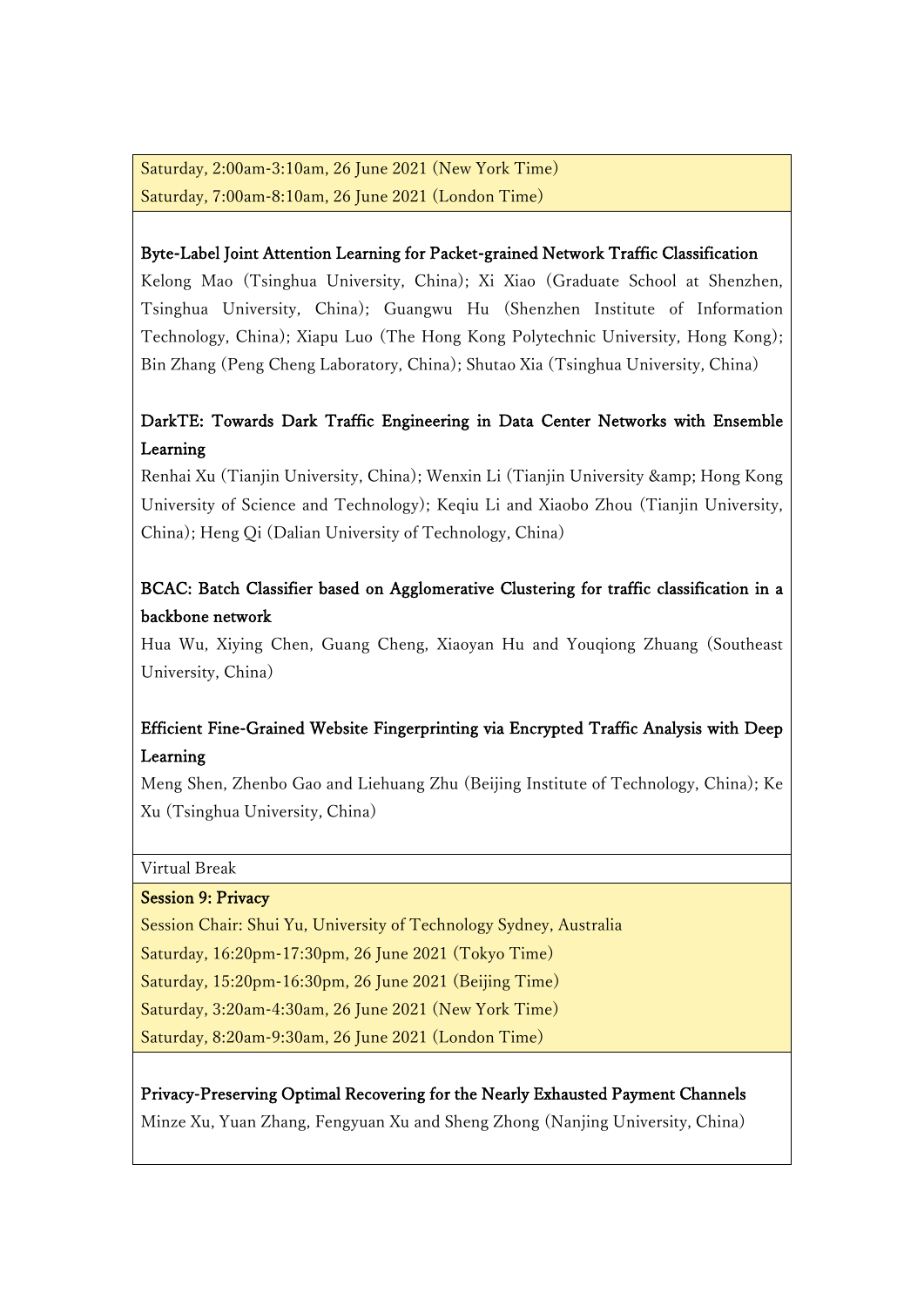### Privacy-Preserving Approximate Top-k Nearest Keyword Queries over Encrypted Graphs

Meng Shen and MingHui Wang (Beijing Institute of Technology, China); Ke Xu (Tsinghua University, China); Liehuang Zhu (Beijing Institute of Technology, China)

### A Behavior Privacy Preserving Method towards RF Sensing

Jianwei Liu (Zhejiang University & Xi'an Jiaotong University, China); Chaowei Xiao (University of Michigan, ann arbor, USA); Kaiyan Cui (Xi'an Jiaotong University & The Hong Kong Polytechnic University, China); Jinsong Han (Zhejiang University & School of Cyber Science and Technology, China); Xian Xu and Kui Ren (Zhejiang University, China); Xufei Mao (Dongguan University of Tech, China)

### Differential Privacy-Preserving User Linkage across Online Social Networks

Xin Yao (Central South University & Arizona State University, China); Rui Zhang (University of Delaware, USA); Yanchao Zhang (Arizona State University, USA)

#### Virtual Break

#### Short Paper Session 2: Learning-based Approaches

Session Chair: Yanjiao Chen, Zhejiang University, China Saturday, 17:40pm-19:05pm, 26 June 2021 (Tokyo Time) Saturday, 16:40pm-18: 05pm, 26 June 2021 (Beijing Time) Saturday, 4:40am-6:05am, 26 June 2021 (New York Time) Saturday, 9:40am-11:05am, 26 June 2021 (London Time)

### Can Online Learning Increase the Reliability of Extreme Mobility Management?

Yuanjie Li (Tsinghua University, China); Esha Datta (University of California, Davis, USA); Jiaxin Ding (Shanghai Jiao Tong University, China); Ness B. Shroff (The Ohio State University, USA); Xin Liu (University of California Davis, USA)

## SuperClass: A Deep Duo-Task Learning Approach to Improving QoS in Image-driven Smart Urban Sensing Applications

Yang Zhang, Ruohan Zong, Lanyu Shang, Md Tahmid Rashid and Dong Wang (University of Notre Dame, USA)

# SeqAD: An Unsupervised and Sequential Autoencoder Ensembles based Anomaly Detection Framework for KPI

Na Zhao, Biao Han and Yang Cai (National University of Defense Technology, China);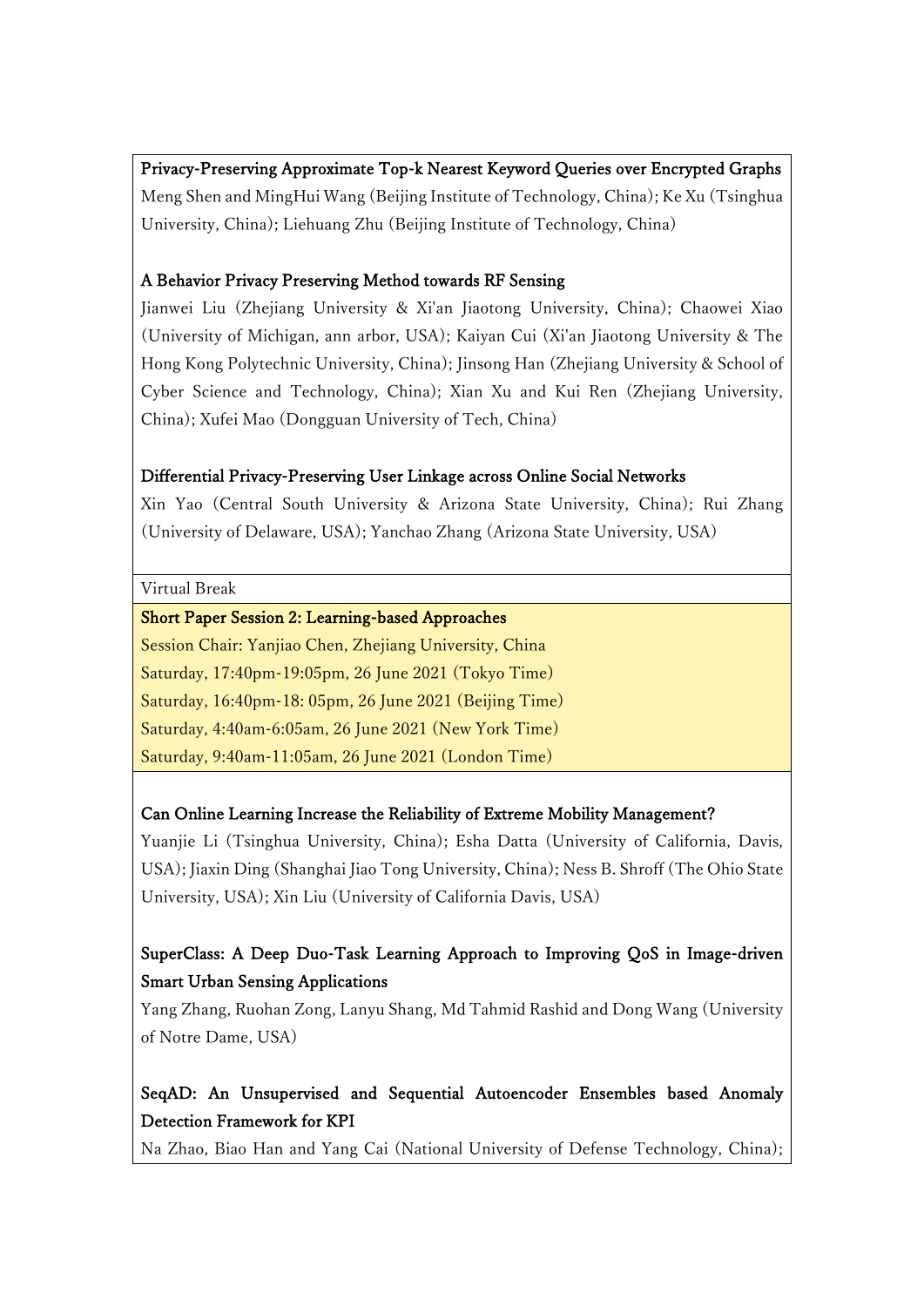Jinshu Su (National University of Defence Technology, China)

# DeepDelivery: Leveraging Deep Reinforcement Learning for Adaptive IoT Service Delivery

Yan Li, Deke Guo and Xiaofeng Cao (National University of Defense Technology, China); Feng Lyu (Central South University, China); Honghui Chen (National University of Defense Technology, China)

# LCL: Light Contactless Low-delay Load Monitoring via Compressive Attentional Multilabel Learning

Xiaoyu Wang, Hao Zhou, Nikolaos M. Freris and Wangqiu Zhou (University of Science and Technology of China, China); Xing Guo (Anhui University, China); Zhi Liu (The University of Electro-Communications, Japan); Yusheng Ji (National Institute of Informatics, Japan); Xiang-Yang Li (University of Science and Technology of China, China)

### GreenTE.ai: Power-Aware Traffic Engineering via Deep Reinforcement Learning

Tian Pan (Beijing University of Posts and Telecommunications, China); Xiaoyu Peng (BUPT, China); Qianqian Shi (Beijing University of Posts and Telecommunications, China); Zizheng Bian (BUPT, China); Xingchen Lin and Enge Song (Beijing University of Posts and Telecommunications, China); Fuliang Li (Northeastern University, China); Yang Xu (Fudan University, China); Tao Huang (Beijing University of Posts and Telecommunications, China)

Virtual Break

### **Day 3, June 27th**

Sunday, 9:00am-11:20am & 12:30pm-19:15pm, 27 June 2021 (Tokyo Time) Sunday, 8:00am-10:20am & 11:30pm-18:15pm, 27 June 2021 (Beijing Time) Saturday, 20:00pm-22:20am & 23:30pm-6:15am, 26 June 2021 (New York Time) Sunday, 1:00am-3:20am & 4:30am-11:15am, 27 June 2021 (London Time)

### Keynote 4

Sunday, 9:00am-10:00am, 27 June 2021 (Tokyo Time) Sunday, 8:00am-9:00am, 27 June 2021 (Beijing Time) Saturday, 20:00pm-21:00am, 26 June 2021 (New York Time) Sunday, 1:00am-2:00am, 27 June 2021 (London Time)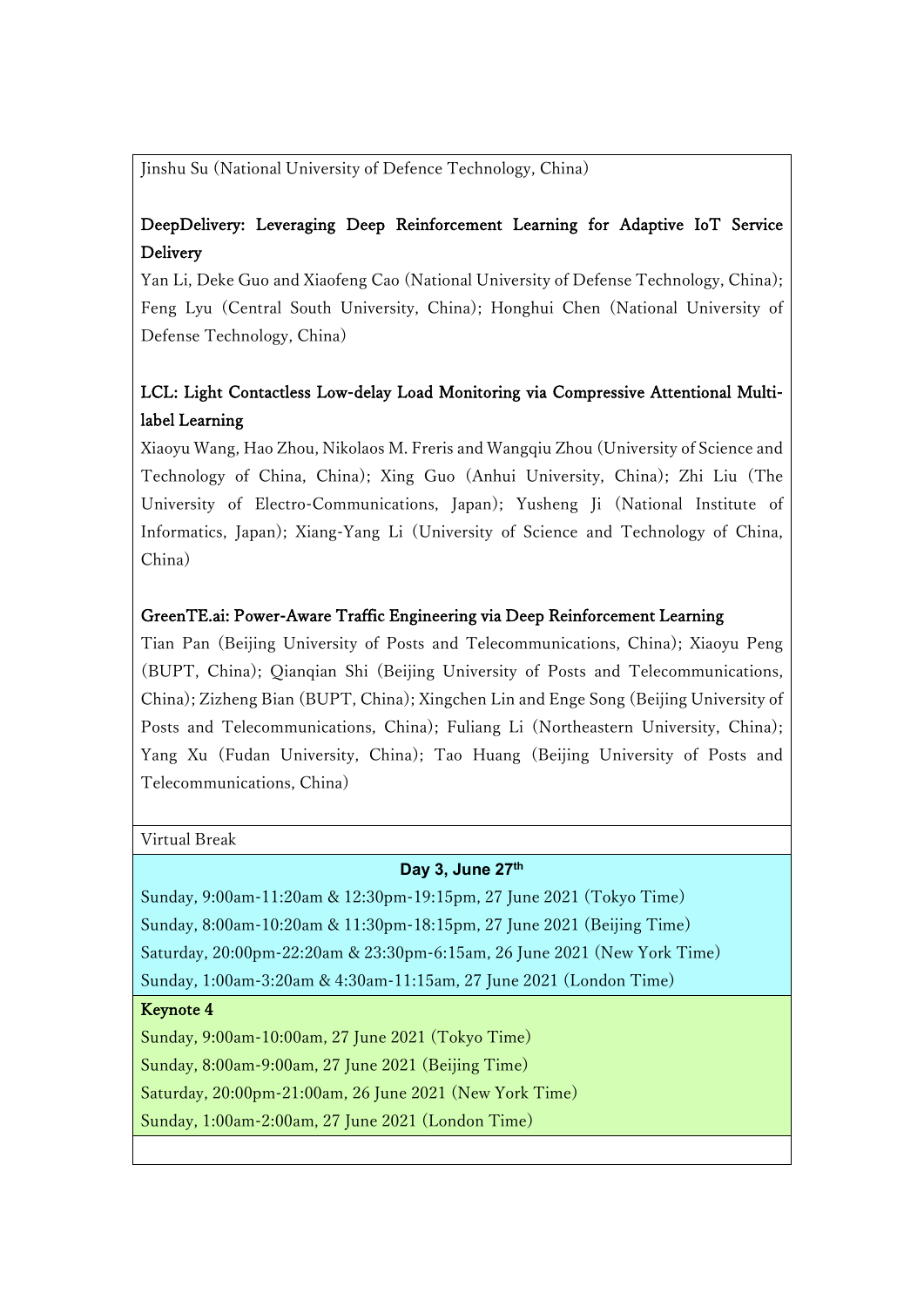Title: Brain-inspired Networking and QoE Control Speaker: Masayuki Murata (Osaka University, Japan) Chair: TBD

#### Virtual Break

### Session 10: Edge Computing

Session Chair: Fangxin Wang, Chinese University of Hong Kong (Shenzhen), China Sunday, 10:10am-11:20am, 27 June 2021 (Tokyo Time) Sunday, 9:10am-10:20am, 27 June 2021 (Beijing Time) Saturday, 21:10pm-22:20am, 26 June 2021 (New York Time) Sunday, 2:10am-3:20am, 27 June 2021 (London Time)

### Neuron Manifold Distillation for Edge Deep Learning

Zeyi Tao (William and Mary, USA); Qi Xia (The College of William and Mary, USA); Qun Li (College of William and Mary, USA)

## Computation Offloading Scheduling for Deep Neural Network Inference in Mobile Computing

Yubin Duan and Jie Wu (Temple University, USA)

# Drag-JDEC: A Deep Reinforcement Learning and Graph Neural Network-based Job Dispatching Model in Edge Computing

Zhaoyang Yu, Wenwen Liu, Xiaoguang Liu and Gang Wang (Nankai University, China)

# Joint D2D Collaboration and Task Offloading for Edge Computing: A Mean Field Graph Approach

Xiong Wang (The Chinese University of Hong Kong, Hong Kong); Jiancheng Ye (Huawei, Hong Kong); John C.S. Lui (The Chinese University of Hong Kong, Hong Kong)

Virtual Lunch Break

### Session 11: Reinforcement Learning

Session Chair: En Wang, Jilin University, China

Sunday, 12:30pm-13:40pm, 27 June 2021 (Tokyo Time)

Sunday, 11:30am-12:40pm, 27 June 2021 (Beijing Time)

Saturday, 23:30pm-0:40am, 26 June 2021 (New York Time)

Sunday, 4:30am-5:40am, 27 June 2021 (London Time)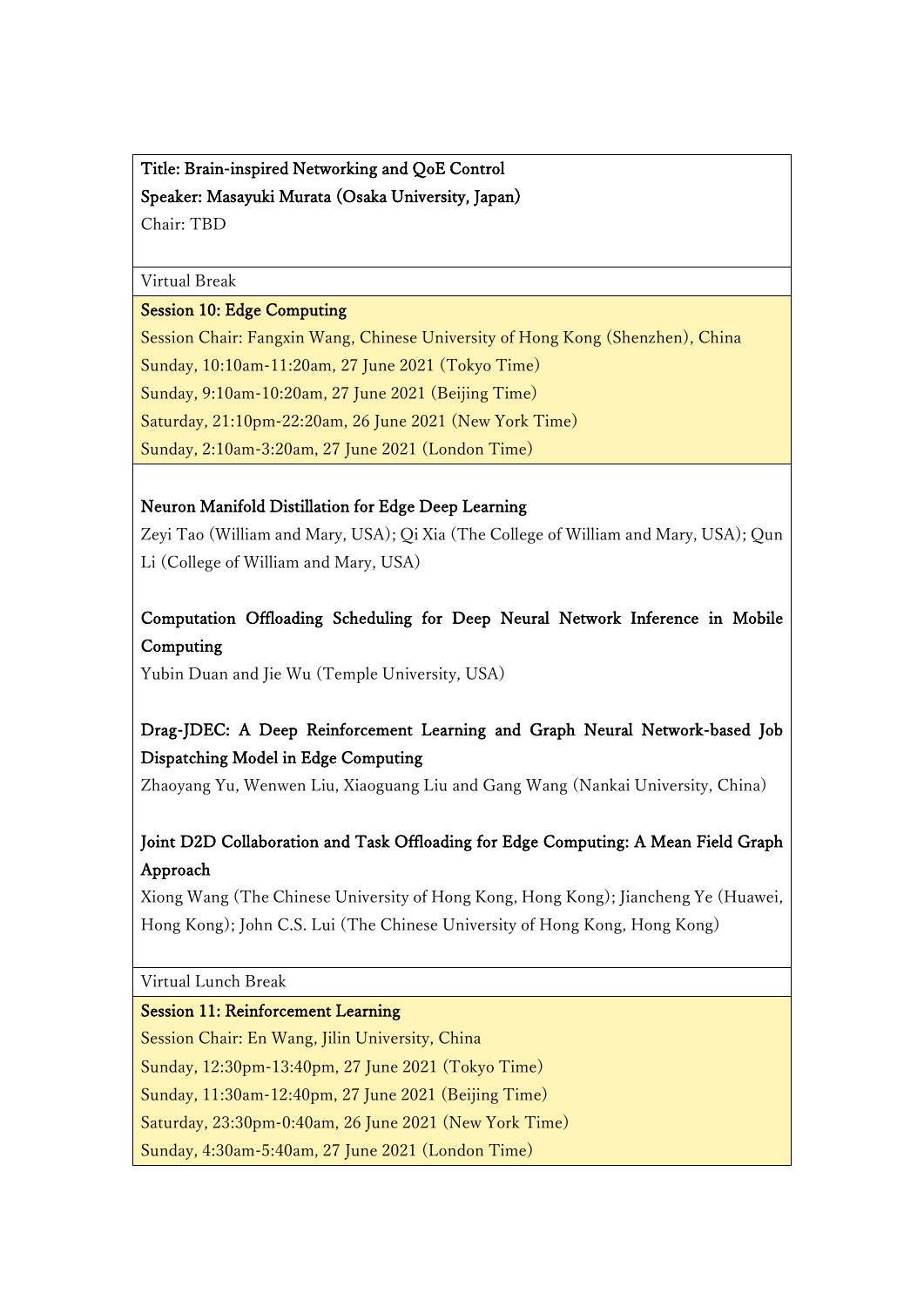# DATE: Disturbance-Aware Traffic Engineering with Reinforcement Learning in Software-Defined Networks

Minghao Ye (New York University, USA); Junjie Zhang (Fortinet, Inc., USA); Zehua Guo (Beijing Institute of Technology, China); H. Jonathan Chao (NYU Tandon School of Engineering, USA)

# A Multi-Objective Reinforcement Learning Perspective on Internet Congestion Control

Zhenchang Xia (WUHAN University, China); Yanjiao Chen (Zhejiang University, China); Libing Wu, Yu-Cheng Chou, Zhicong Zheng and Haoyang Li (Wuhan University, China); Baochun Li (University of Toronto, Canada)

# Throughput Maximization for Wireless Powered Communication: Reinforcement Learning Approaches

Yanjun Li, Xiaofeng Su and Huatong Jiang (Zhejiang University of Technology, China); Chung Shue Chen (Nokia Bell Labs, France)

## Distributed and Adaptive Traffic Engineering with Deep Reinforcement Learning

Nan Geng, Mingwei Xu, Yuan Yang, Chenyi Liu, Jiahai Yang, Qi Li and Shize Zhang (Tsinghua University, China)

Virtual Break

### Session 12: IoT & Data Processing

Session Chair: Anurag Kumar, Indian Institute of Science, India

Sunday, 13:50pm-15:00pm, 27 June 2021 (Tokyo Time)

Sunday, 12:50pm-14:00pm, 27 June 2021 (Beijing Time)

Sunday, 0:50am-2:00am, 27 June 2021 (New York Time)

Sunday, 5:50am-7:00am, 27 June 2021 (London Time)

# EXTRA: An Experience-driven Control Framework for Distributed Stream Data Processing with a Variable Number of Threads

Teng Li, Zhiyuan Xu, Jian Tang and Kun Wu (Syracuse University, USA); Yanzhi Wang (Northeastern University, USA)

## Isolayer: The Case for an IoT Protocol Isolation Layer

Jiamei Lv, Gonglong Chen and Wei Dong (Zhejiang University, China)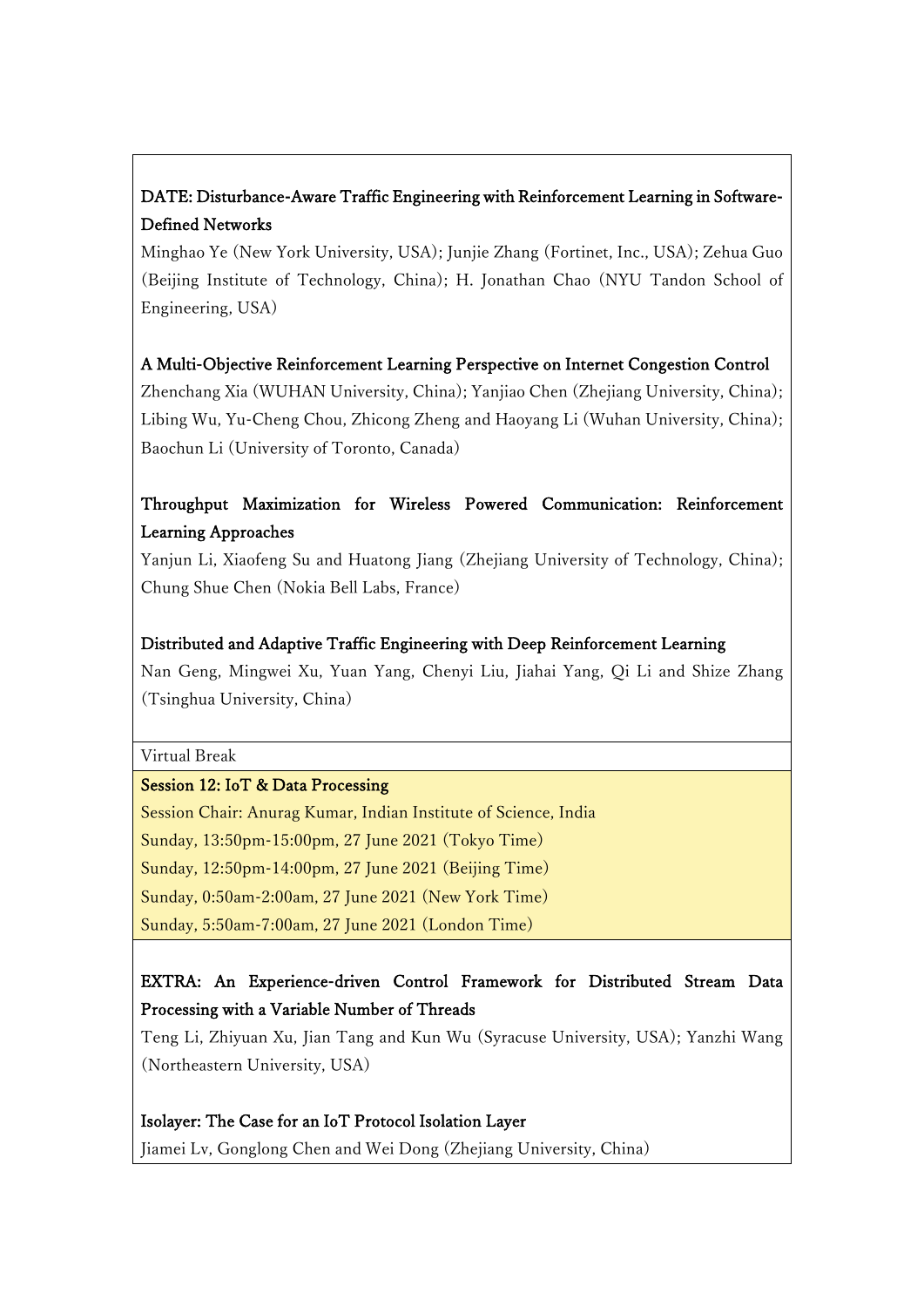# No Wait, No Waste: A Novel and Efficient Coordination Algorithm for Multiple readers in RFID Systems

Qiuying Yang and Xuan Liu (Hunan University, China); Song Guo (The Hong Kong Polytechnic University, Hong Kong)

### Snapshot for IoT: Adaptive Measurement for Multidimensional QoS Resource

Yuyu Zhao, Guang Cheng, Chunxiang Liu and Zihan Chen (Southeast University, China)

Virtual Break

#### Session 13: Performance

Session Chair: Yifei Zhu, Shanghai Jiao Tong University, China

Sunday, 15:10pm-16:20pm, 27 June 2021 (Tokyo Time)

Sunday, 14:10pm-15:20pm, 27 June 2021 (Beijing Time)

Sunday, 2:10am-3:20am, 27 June 2021 (New York Time)

Sunday, 7:10am-8:20am, 27 June 2021 (London Time)

# HierTopo: Towards High-Performance and Efficient Topology Optimization for Dynamic Networks

Jing Chen, Zili Meng, Yaning Guo and Mingwei Xu (Tsinghua University, China); Hongxin Hu (University at Buffalo, USA)

# wCompound: Enhancing Performance of Multipath Transmission in High-speed and Long Distance Networks

Rui Zhuang, Yitao Xing, Wenjia Wei, Yuan Zhang, Jiayu Yang and Kaiping Xue (University of Science and Technology of China, China)

# Demystifying the Relationship Between Network Latency and Mobility on High-Speed Rails: Measurement and Prediction

Xiangxiang Wang and Jiangchuan Liu (Simon Fraser University, Canada); Fangxin Wang (The Chinese University of Hong Kong, Shenzhen, China); Ke Xu (Tsinghua University, China)

### Time-expanded Method Improving Throughput in Dynamic Renewable Networks

Jianhui Zhang, Siqi Guan and Jiacheng Wang (Hangzhou Dianzi University, China); Liming Liu (Hangzhou Dianzi University, China); Hanxiang Wang (Hangzhou Dianzi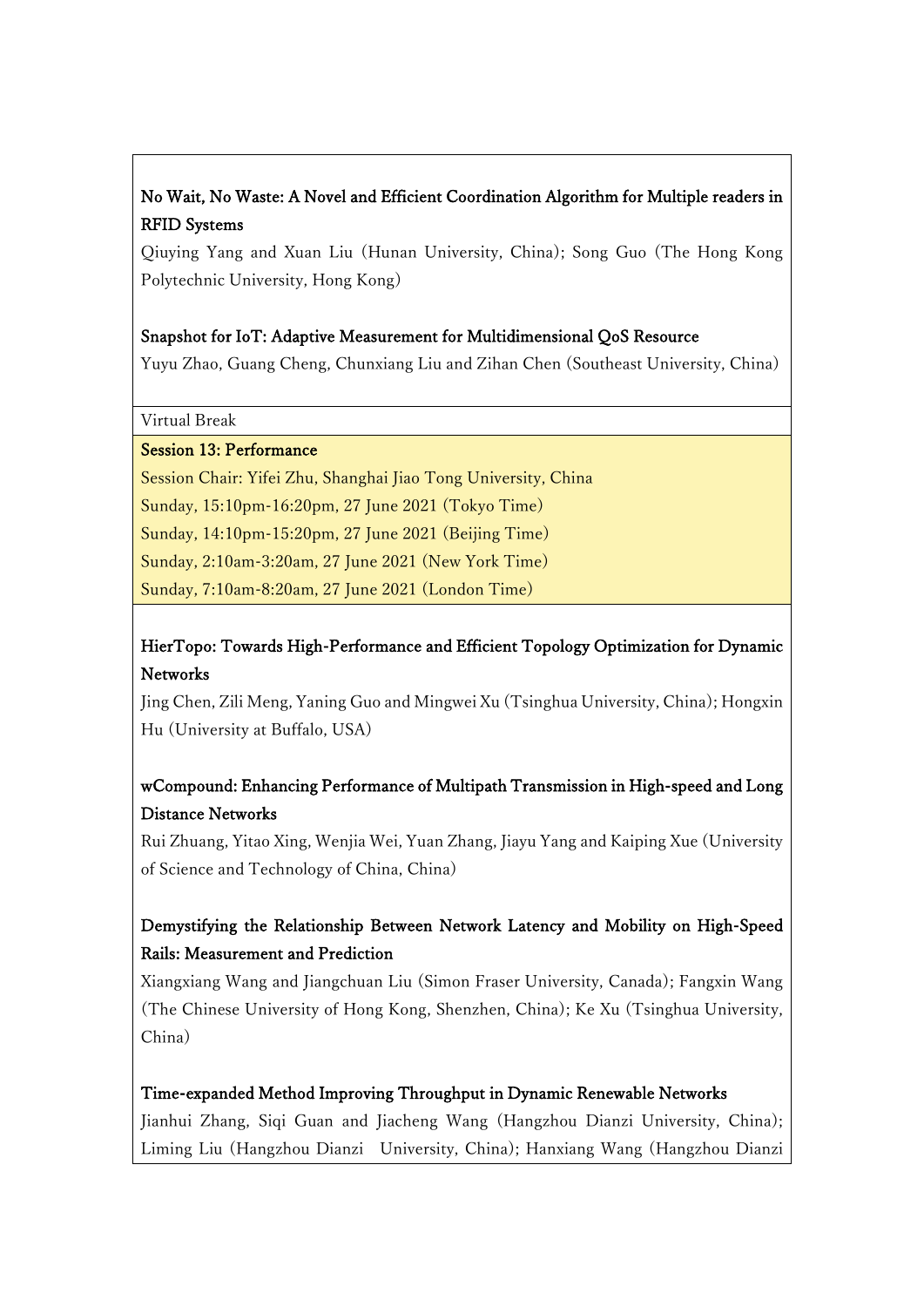University, China); Feng Xia (Federation University Australia, Australia)

Virtual Break

### Session 14: Systems

Session Chair: Jian Li, University of Science and Technology of China, China Sunday, 16:30pm-17:40pm, 27 June 2021 (Tokyo Time) Sunday, 15:30pm-16:40pm, 27 June 2021 (Beijing Time) Sunday, 3:30am-4:40am, 27 June 2021 (New York Time) Sunday, 8:30am-9:40am, 27 June 2021 (London Time)

### Eunomia: Efficiently Eliminating Abnormal Results in Distributed Stream Join Systems

Jie Yuan (Huazhong University of Science and Technology, China); Yonghui Wang (Huazhong University of Science and Technoledge, China); Hanhua Chen, Hai Jin and Haikun Liu (Huazhong University of Science and Technology, China)

### Exploiting Outlier Value Effects in Sparse Urban CrowdSensing

En Wang, Mijia Zhang, Yongjian Yang and Yuanbo Xu (Jilin University, China); Jie Wu (Temple University, USA)

# PQR: Prediction-supported Quality-aware Routing for Uninterrupted Vehicle Communication

Wenquan Xu, Xuefeng Ji and Chuwen Zhang (Tsinghua University, China); Beichuan Zhang (University of Arizona, USA); Yu Wang (Temple University, USA); Xiaojun Wang (Dublin City University, Ireland); Yunsheng Wang (Kettering University, USA); Jianping Wang (City University of Hong Kong, Hong Kong); Bin Liu (Tsinghua University, China)

### ChirpMu: Chirp Based Imperceptible Information Broadcasting with Music

Yu Wang, Xiaojun Zhu and Hao Han (Nanjing University of Aeronautics and Astronautics, China)

Virtual Break

### Short Paper Session 3: Blockchain

Session Chair: Aniruddh Rao Kabbinale, Samsung Research India, India Sunday, 17:50pm-19:15pm, 27 June 2021 (Tokyo Time) Sunday, 16:50pm-18:15pm, 27 June 2021 (Beijing Time) Sunday, 4:50am-6:15am, 27 June 2021 (New York Time)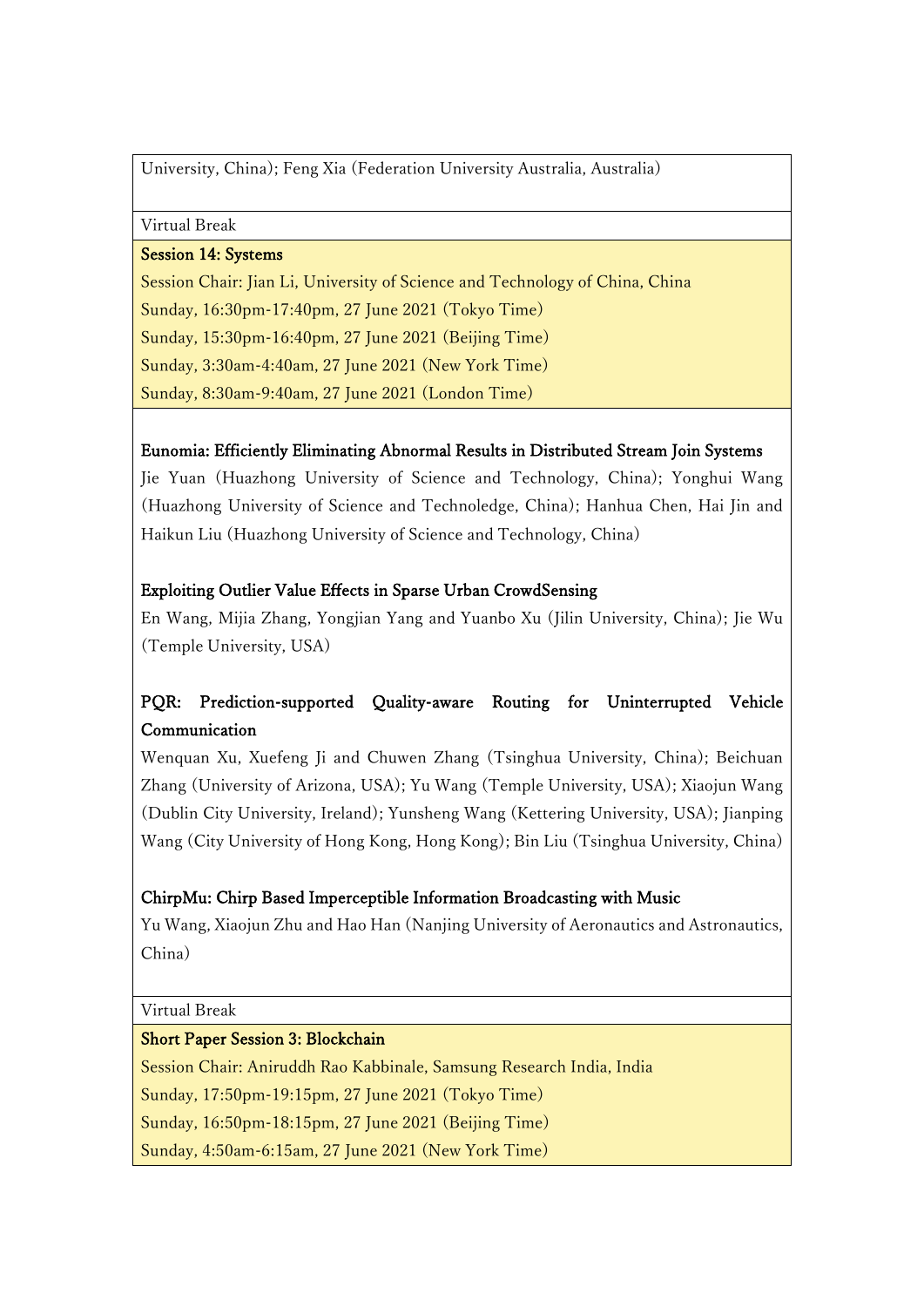## Sunday, 9:50am-11:15am, 27 June 2021 (London Time)

## Revisiting Double-Spending Attacks on the Bitcoin Blockchain: New Findings

Jian Zheng, Canlin Li and Huawei Huang (Sun Yat-Sen University, China); Zibin Zheng (Sun Yat-sen University, China); Song Guo (The Hong Kong Polytechnic University, Hong Kong)

## BESURE: Blockchain-Based Cloud-Assisted eHealth System with Secure Data Provenance

Shiyu Li, Yuan Zhang and ChunXiang Xu (University of Electronic Science and Technology of China, China); Nan Cheng (Xidian University, China); Zhi Liu (The University of Electro-Communications, Japan); Sherman Shen (University of Waterloo, Canada)

## Cumulus: A Secure BFT-based Sidechain for Off-chain Scaling

Fangyu Gai (University of British Columbia, Canada); Jianyu Niu (The University of British Columbia, Canada); Seyed Ali Tabatabaee, Chen Feng and Mohammad Jalalzai (University of British Columbia, Canada)

## Robust P2P Connectivity Estimation for Permissionless Bitcoin Network

Hsiang-Jen Hong, Wenjun Fan and Simeon Wuthier (University of Colorado Colorado Springs, USA); Jinoh Kim (Texas A&M University-Commerce, USA); Xiaobo Zhou (University of Colorado, Colorado Springs, USA); C. Edward Chow (University of Colorado at Colorado Springs, USA); Sang-Yoon Chang (University of Colorado Colorado Springs, USA)

## Automated Quality of Service Monitoring for 5G and Beyond Using Distributed Ledgers

Tooba Faisal (Kings College London, United Kingdom (Great Britain)); Damiano Di Francesco Maesa (University of Cambridge & Istituto di Informatica e Telematica, Consiglio Nazionale delle Ricerche, United Kingdom (Great Britain)); Nishanth Sastry (University of Surrey, United Kingdom (Great Britain)); Simone Mangiante (Vodafone, United Kingdom (Great Britain))

## Coded Matrix Chain Multiplication

Xiaodi Fan (CUNY Graduate Center); Angel Saldivia (Florida International University, USA); Pedro Soto (CUNY Graduate Center); Jun Li (City University of New York, USA)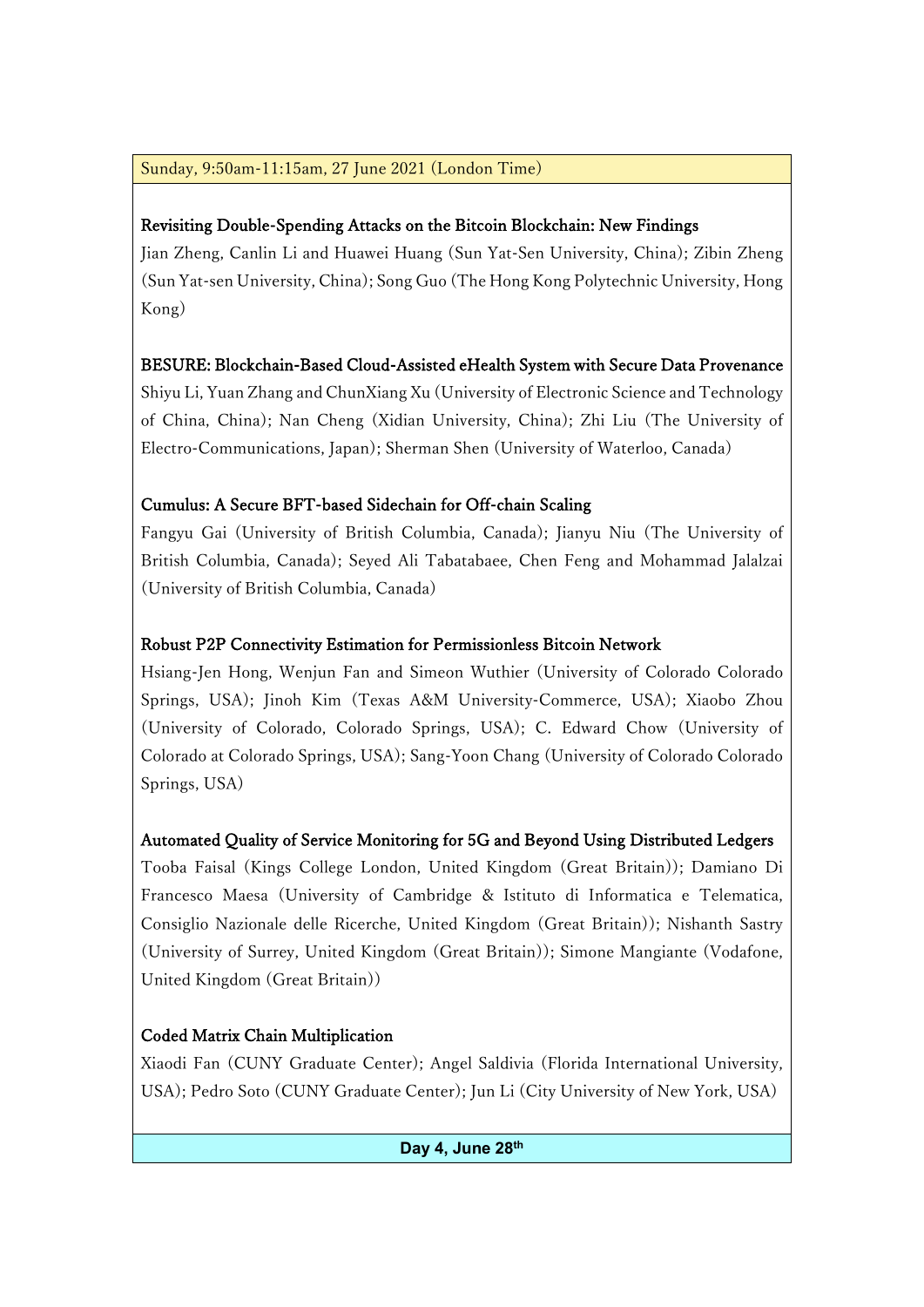Monday, 9:00am-12:10pm & 12:30pm-17:40pm, 28 June 2021 (Tokyo Time) Monday, 8:00am-11:10pm & 11:30pm-16:40pm, 28 June 2021 (Beijing Time) Sunday, 20:00pm-23:10pm & 23:30pm-4:40am, 27 June 2021 (New York Time) Monday, 1:00am-4:10am & 4:30am-9:40am, 28 June 2021 (London Time)

### Session 15: Mobile and Wireless Networks

Session Chair: Dan Wang, The Hong Kong Polytechnic University, Hongkong Monday, 9:00am-10:10am, 28 June 2021 (Tokyo Time) Monday, 8:00am-9:10pm, 28 June 2021 (Beijing Time) Sunday, 20:00pm-21:10pm, 27 June 2021 (New York Time) Monday, 1:00am-2:10am, 28 June 2021 (London Time)

## CUP: Cellular Ultra-light Probe-based Available Bandwidth Estimation

Lixing Song (Rose-Hulman Institute of Technology, USA); Emir Halepovic (AT&T Labs - Research, USA); Alamin Mohammed and Aaron D Striegel (University of Notre Dame, USA)

### Charging on the Move: Scheduling Static Chargers with Tunable Power for Mobile Devices

Tao Wu (National University of Defense Technology, China); Panlong Yang (University of Science and Technology of China, China); Haipeng Dai (Nanjing University & State Key Laboratory for Novel Software Technology, China)

### Stateful-BBR - An Enhanced TCP for Emerging High-Bandwidth Mobile Networks

Lingfeng Guo (Chinese University of Hong Kong, Hong Kong); Yan Liu and Wenzheng Yang (Tencent, China); Yuming Zhang and Jack Y. B. Lee (The Chinese University of Hong Kong, Hong Kong)

# IMP: Impedance Matching Enhanced Power-Delivered-to-Load Optimization for Magnetic MIMO Wireless Power Transfer System

Wangqiu Zhou, Hao Zhou and Wenxiong Hua (University of Science and Technology of China, China); Fengyu Zhou (University of Science and Technology of China, China); Xiang Cui (University of Science and Technology of China, China); Suhua Tang and Zhi Liu (The University of Electro-Communications, Japan); Xiang-Yang Li (University of Science and Technology of China, China)

Virtual Break

Session 16: Data & Processing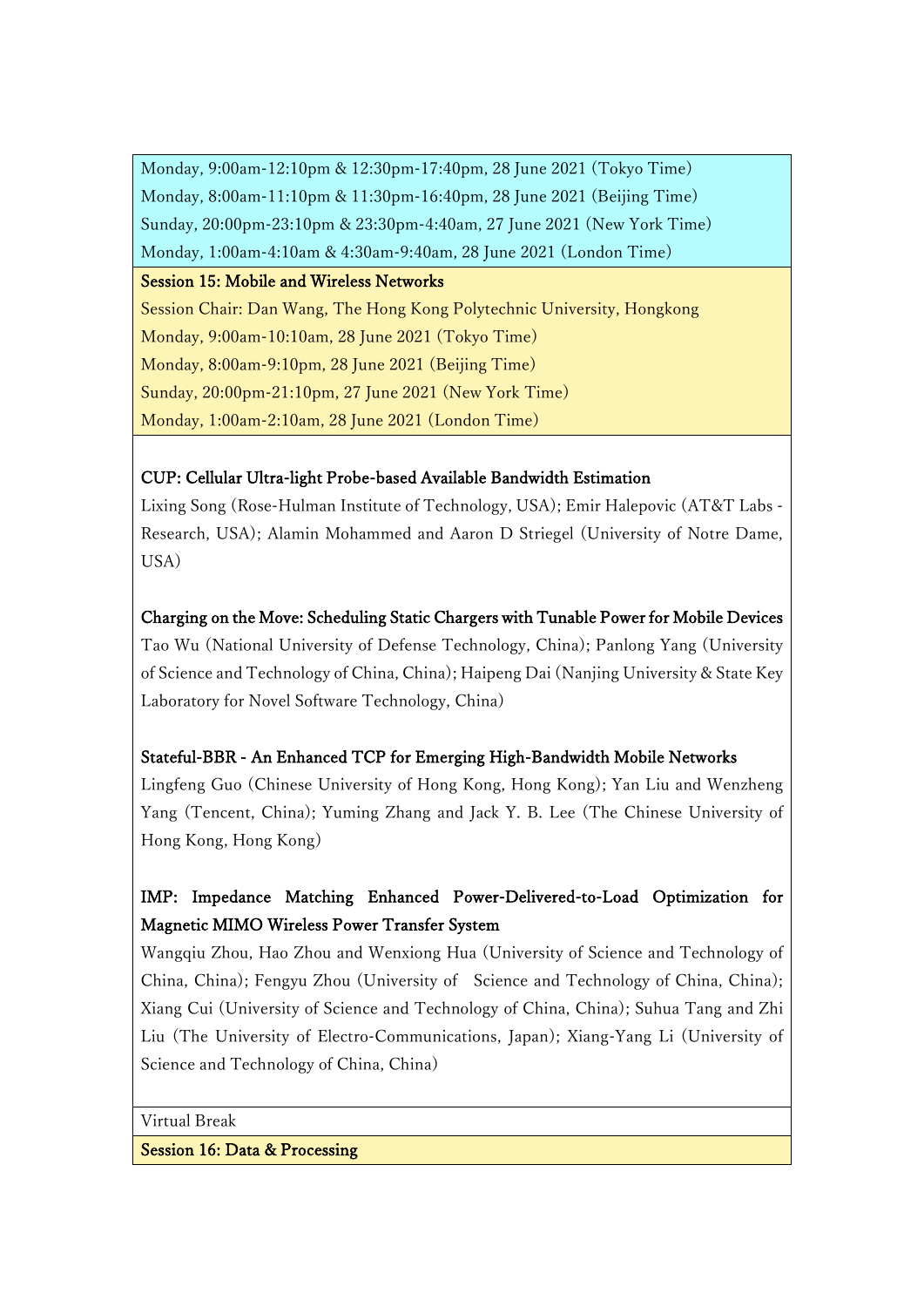Session Chair: Hanhua Chen, Huazhong University of Science and Technology, China Monday, 10:20am-11:30am, 28 June 2021 (Tokyo Time) Monday, 9:20am-10:30pm, 28 June 2021 (Beijing Time) Sunday, 21:20pm-22:30pm, 27 June 2021 (New York Time) Monday, 2:20am-3:30am, 28 June 2021 (London Time)

## FairCrowd: Fair Human Face Dataset Sampling via Batch-Level Crowdsourcing Bias Inference

Ziyi Kou, Yang Zhang, Lanyu Shang and Dong Wang (University of Notre Dame, USA)

## When Virtual Network Operator Meets E-Commerce Platform: Advertising via Data Reward

Qi Cheng and Hangguan Shan (Zhejiang University, China); Weihua Zhuang (University of Waterloo, Canada); Tony Q. S. Quek (Singapore University of Technology and Design, Singapore); Zhaoyang Zhang (Zhejiang University, China)

# FedACS: Federated Skewness Analytics in Heterogeneous Decentralized Data Environments

Zibo Wang and Yifei Zhu (Shanghai Jiao Tong University, China); Dan Wang (The Hong Kong Polytechnic University, Hong Kong); Zhu Han (University of Houston, USA)

### GraphCP: An I/O-Efficient Concurrent Graph Processing Framework

Xianghao Xu (Huazhong University of Science and Technology, China); Fang Wang (Wuhan National Laboratory for Optoelectronics, China); Hong Jiang (University of Texas at Arlington, USA); Yongli Cheng (FuZhou University, China); Dan Feng (Huazhong University of Science and Technology, China); Yongxuan Zhang (Huazhong University of Science & Technology, China); Peng Fang (Huazhong University of Science and Technology, China)

### Industrial Talk

Monday, 11:30am-12:10pm, 28 June 2021 (Tokyo Time) Monday, 10:30am-11:10pm, 28 June 2021 (Beijing Time) Sunday, 22:30pm-23:10pm, 27 June 2021 (New York Time) Monday, 3:30am-4:10am, 28 June 2021 (London Time)

Title: TBD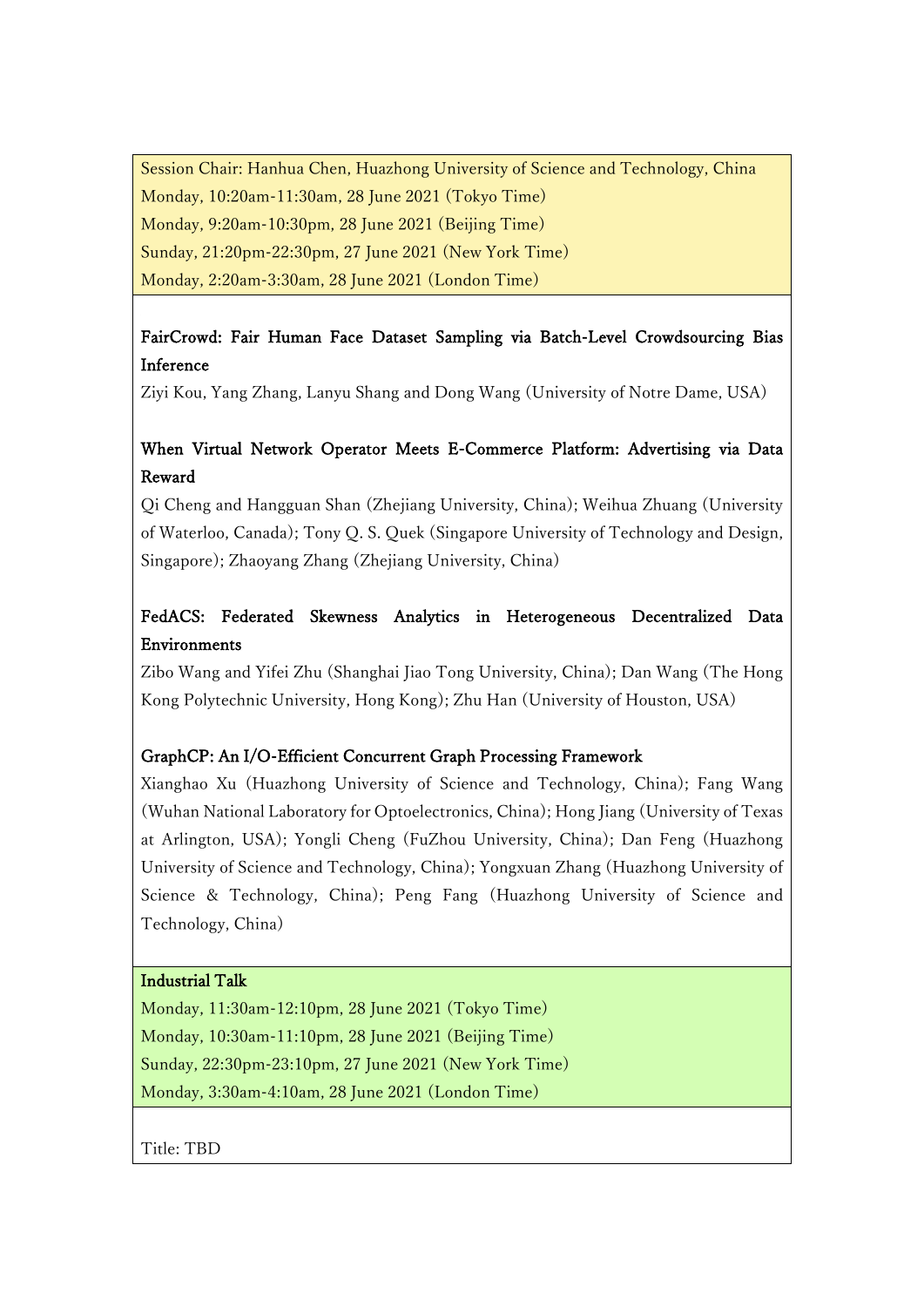Speaker: Miya Kohno (CTO, Cisco Systems G.K.) Chair:TBD

#### Virtual Lunch Break

#### Short Paper Session 4: Edge and Cloud

Session Chair: Huaming Wu, Tianjin University, China Monday, 12:30pm-13:55pm, 28 June 2021 (Tokyo Time) Monday, 11:30am-12:55pm, 28 June 2021 (Beijing Time) Sunday, 23:30pm-0:55am, 27 June 2021 (New York Time) Monday, 4:30am-5:55am, 28 June 2021 (London Time)

### Online Cloud Resource Provisioning Under Cost Budget for QoS Maximization

Yu Liu (Stony Brook University, USA); Niangjun Chen (Singapore University of Technology and Design, Singapore); Zhenhua Liu and Yuanyuan Yang (Stony Brook University, USA)

# FuzzySkyline: QoS-Aware Fuzzy Skyline Parking Recommendation Using Edge Traffic Facilities

Yinglong Li (Zhejiang University of Technolgy, China); Jiaye Zhang and Tieming Chen (Zhejiang University of Technology, China); Weiru Liu (University of Bristol, United Kingdom (Great Britain))

### Towards Robust Multi-Tenant Clouds Through Multi-Constrained VM Placement

Yutong Zhai, Gongming Zhao and Hongli Xu (University of Science and Technology of China, China); Yangming Zhao (University at Buffalo, USA); Jiawei Liu and Xingpeng Fan (University of Science and Technology of China, China)

## Joint Resource Placement and Task Dispatching in Mobile Edge Computing across **Timescales**

Xinliang Wei and Yu Wang (Temple University, USA)

### Robustness-Aware Real-Time SFC Routing Update in Multi-Tenant Clouds

Huaqing Tu, Gongming Zhao and Hongli Xu (University of Science and Technology of China, China); Yangming Zhao (University at Buffalo, USA); Yutong Zhai (University of Science and Technology of China, China)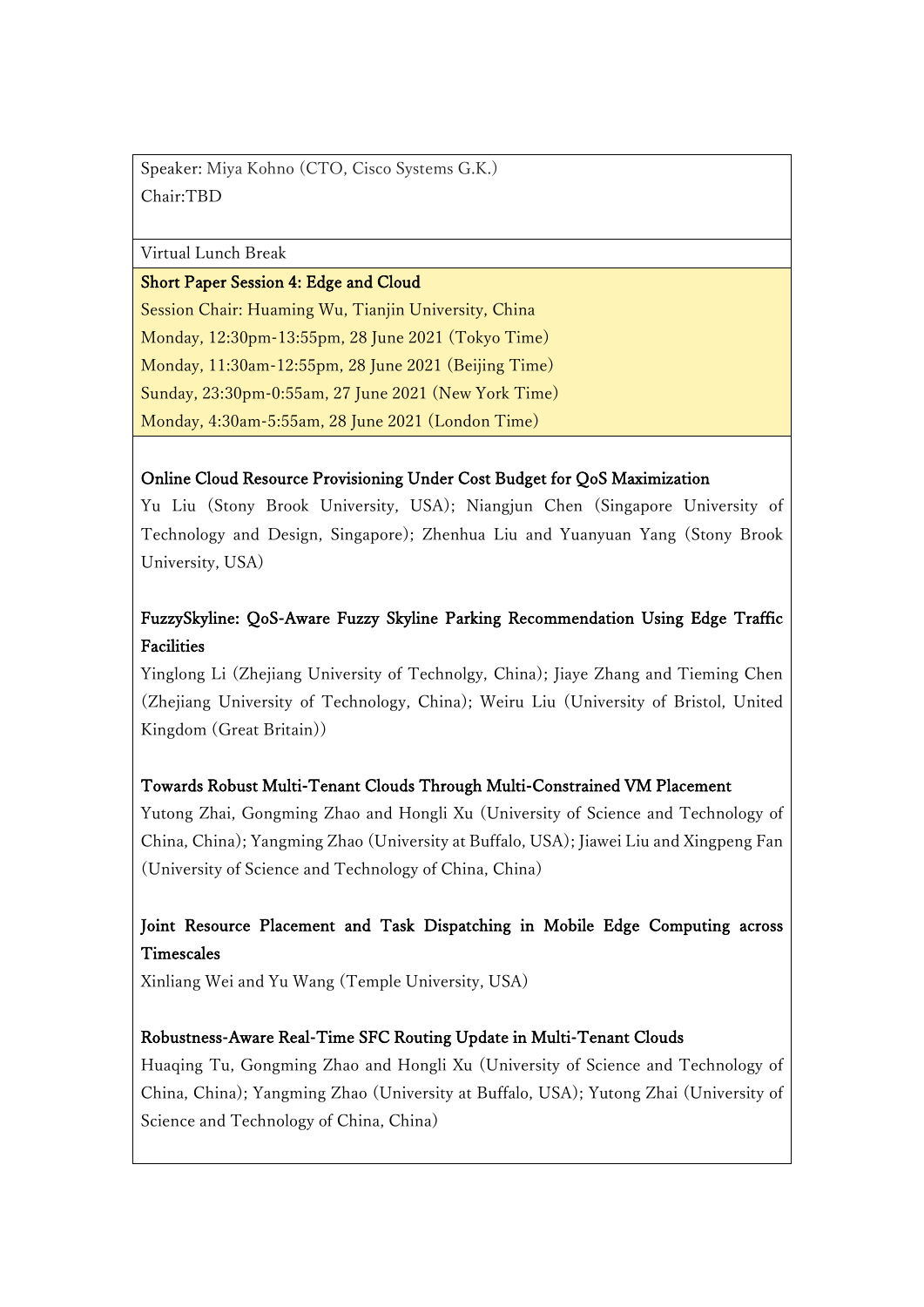#### Joint Service Placement for Maximizing the Social Welfare in Edge Federation

Sheng Chen and Baochao Chen (Tianjin University, China); Junjie Xie (National University of Defense Technology, China); Xiulong Liu, Deke Guo and Keqiu Li (Tianjin University, China)

Virtual Break

#### Short Paper Session 5: Performance Modeling and Measurements

Session Chair: Yuchao Zhang, Beijing University of Posts and Telecommunications, China Monday, 14:05pm-15:30pm, 28 June 2021 (Tokyo Time) Monday, 13:05pm-14:30pm, 28 June 2021 (Beijing Time) Monday, 1:05am-2:30am, 28 June 2021 (New York Time) Monday, 6:05am-7:30am, 28 June 2021 (London Time)

# A Reality-Conforming Approach for QoS Performance Analysis of AFDX in Cyber-Physical Avionics Systems

Boyang Zhou and Liang Cheng (Lehigh University, USA)

### Controlling the Maximum Link Estimation Error in Network Performance Tomography

Cuiying Feng (University of Victoria, Canada); Luning Wang (City University of Hong Kong, Hong Kong); Kui Wu (University of Victoria, Canada); Jianping Wang (City University of Hong Kong, Hong Kong)

### Continuous Flow Measurement with SuperFlow

Zongyi Zhao and Xingang Shi (Tsinghua University, China); Arpit Gupta (UC Santa Barbara, USA); Qing Li (Southern University of Science and Technology, China); Zhiliang Wang, Bin Xiong and Xia Yin (Tsinghua University, China)

Clean: Minimize Switch Queue Length via Transparent ECN-proxy in Campus Networks Xiaojie Huang, Jiaqing Dong, Wenzheng Yang and Chen Tian (Nanjing University, China); Jun Zhou, Yi Kai and Mingjie Cai (Huawei Technologies, China); Nai Xia, Wanchun Dou and Guihai Chen (Nanjing University, China)

### Scalable Hardware Content Router: Architecture, Modeling and Performance Bin Liu, Huichen Dai, Wenquan Xu, Tong Yun and Ji Miao (Tsinghua University, China)

### FlexNF: Flexible Network Function Orchestration on the Programmable Data Plane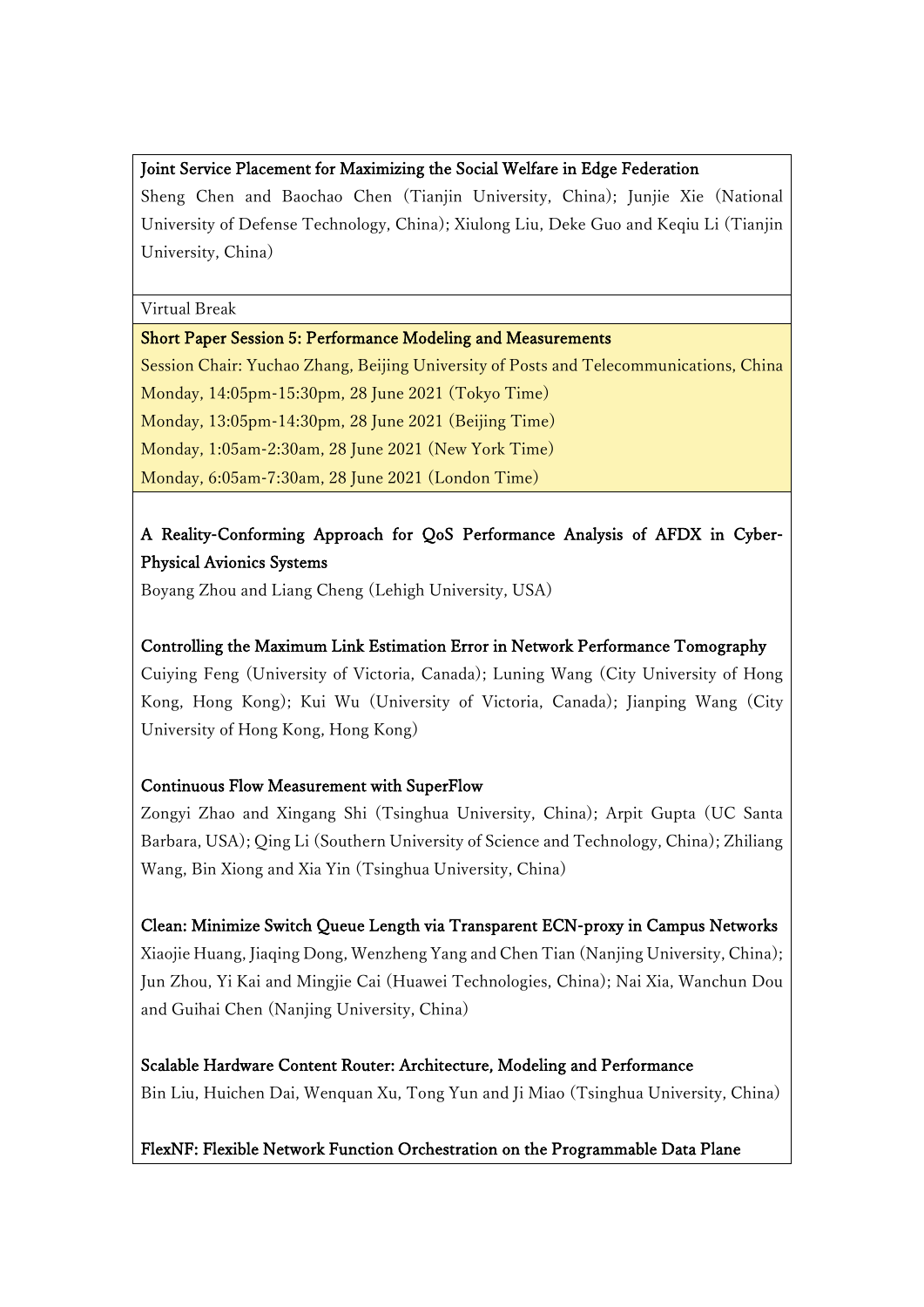Hanyu Zhao (Tsinghua University, China); Qing Li and Jingpu Duan (Southern University of Science and Technology, China); Yong Jiang (Graduate School at Shenzhen, Tsinghua University, China); Kai Liu (Pengcheng Laboratory, Shenzhen, China)

Virtual Break

Short Paper Session 6: Wireless, Scheduling, and Security Session Chair: Peng Li, University of Aizu, Japan Monday, 15:40pm-17:20pm, 28 June 2021 (Tokyo Time) Monday, 14:40pm-16:30pm, 28 June 2021 (Beijing Time) Monday, 2:40am-4:20pm, 28 June 2021 (New York Time) Monday, 7:40am-9:20am, 28 June 2021 (London Time)

### Designing Approximate and Deployable SRPT Scheduler: A Unified Framework

Zhiyuan Wang (The Chinese University of Hong Kong, Hong Kong); Jiancheng Ye, Dong Lin and Yipei Chen (Huawei, Hong Kong); John C.S. Lui (The Chinese University of Hong Kong, Hong Kong)

# Secure and Efficient Task Matching with Multi-keyword in Multi-requester and Multiworker Crowdsourcing

Kan Yang and Senjuti Dutta (University of Memphis, USA)

# pSAV: A Practical and Decentralized Inter-AS Source Address Validation Service Framework

Jiamin Cao, Ying Liu, Liu MingXing and Lin He (Tsinghua University, China); Yihao Jia (Huawei Technologies Co., Ltd., China); Fei Yang (Beijing Huawei Digital Technologies Co., Ltd., China)

### Design of Robust and Efficient Edge Server Placement and Server Scheduling Policies

Shizhen Zhao, Xiao Zhang and Peirui Cao (Shanghai Jiao Tong University, China); Xinbing Wang (Shanghai Jiaotong University, China)

# To share or not to share: reliability assurance via redundant cellular connectivity in Connected Cars

Emeka Obiodu (King's College London, United Kingdom (Great Britain)); Abdullahi Abubakar (University of Surrey, United Kingdom (Great Britain)); Aravindh Raman (Telefonica I+D, Spain); Nishanth Sastry (University of Surrey, United Kingdom (Great